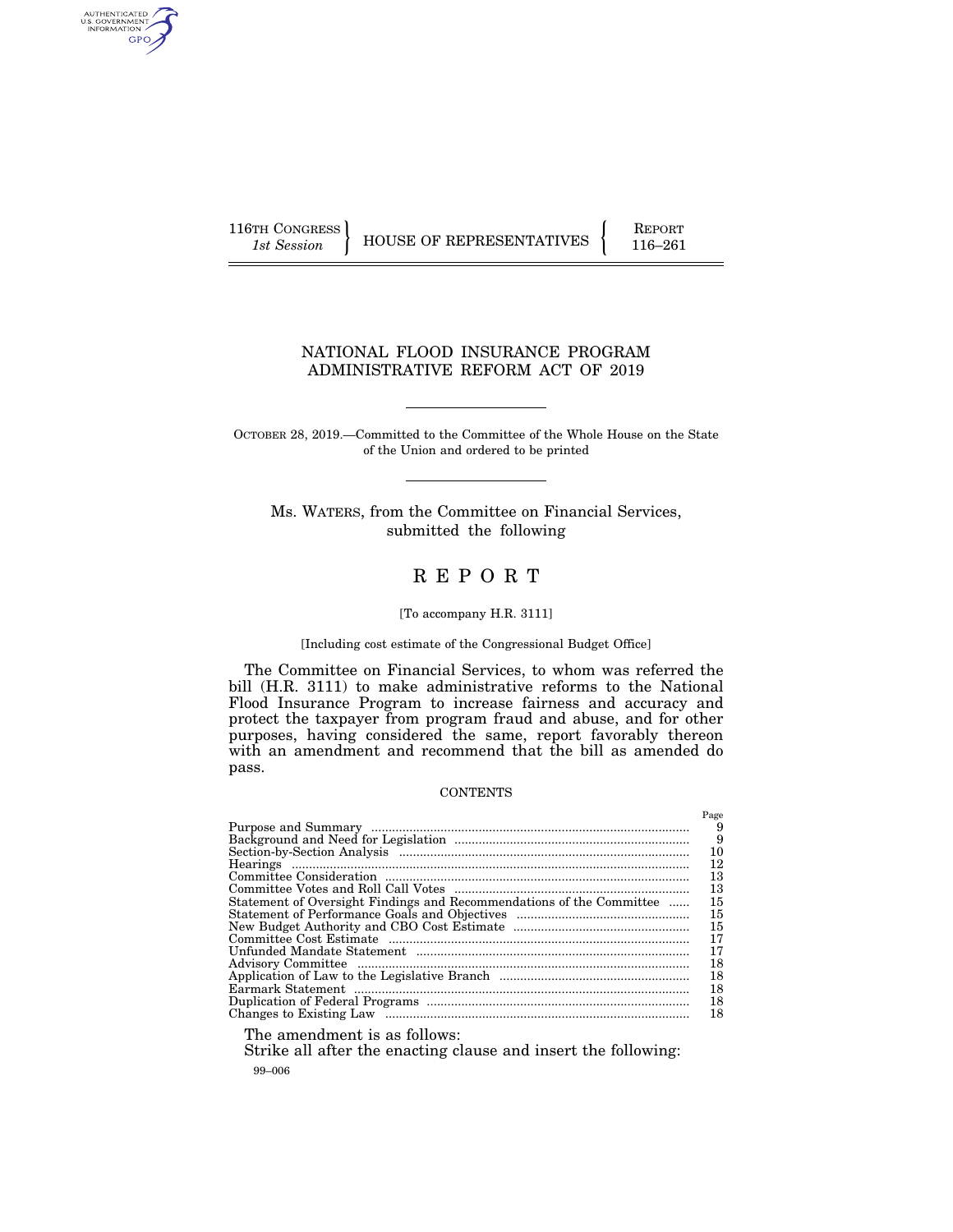#### **SECTION 1. SHORT TITLE; TABLE OF CONTENTS.**

(a) SHORT TITLE.—This Act may be cited as the ''National Flood Insurance Program Administrative Reform Act of 2019''.

(b) TABLE OF CONTENTS.—The table of contents for this Act is as follows:

Sec. 1. Short title; table of contents.<br>Sec. 2. Pilot program for properties with preexisting conditions.<br>Sec. 3. Penalties for fraud and false statements in the National Flood Insurance Program.<br>Sec. 4. Enhanced policyhol

Sec. 8. Technical assistance reports.<br>Sec. 9. Improved disclosure requirement for standard flood insurance policies.<br>Sec. 10. Reserve Fund amounts.<br>Sec. 11. Sufficient staffing for Office of Flood Insurance Advocate.<br>Sec.

#### **SEC. 2. PILOT PROGRAM FOR PROPERTIES WITH PREEXISTING CONDITIONS.**

Section 1311 of the National Flood Insurance Act of 1968 (42 U.S.C. 4018) is amended by adding at the end the following new subsection:

''(c) PILOT PROGRAM FOR INVESTIGATION OF PREEXISTING STRUCTURAL CONDI-TIONS.—

''(1) VOLUNTARY PROGRAM.—The Administrator shall carry out a pilot program under this subsection to provide for companies participating in the Write Your Own program (as such term is defined in section  $1370(a)$  (42 U.S.C. 4121(a))) to investigate preexisting structural conditions of insured properties and potentially insured properties that could result in the denial of a claim under a policy for flood insurance coverage under this title in the event of a flood loss to such property. Participation in the pilot program shall be voluntary on the part of Write Your Own companies.

''(2) INVESTIGATION OF PROPERTIES.—Under the pilot program under this subsection, a Write Your Own company participating in the program shall-

 $\mathcal{H}(A)$  provide in policies for flood insurance coverage under this title covered by the program that, upon the request of the policyholder, the company shall provide for-

''(i) an investigation of the property covered by such policy, using common methods, to determine whether preexisting structural conditions are present that could result in the denial of a claim under such policy for flood losses; and

''(ii) if such investigation is not determinative, an on-site inspection of the property to determine whether such preexisting structural conditions are present;

''(B) upon completion of an investigation or inspection pursuant to subparagraph (A) that determines that such a preexisting structural condition is present or absent, submit a report to the policyholder and Administrator describing the condition; and

''(C) impose a surcharge on each policy described in subparagraph (A) in such amount that the Administrator determines is appropriate to cover the costs of investigations and inspections performed pursuant to such policies and reimburse Write Your Own companies participating in the program under this subsection for such costs.

''(3) INTERIM REPORT.—Not later than December 31, 2023, the Administrator shall submit a report to the Committee on Financial Services of the House of Representatives and the Committee on Banking, Housing, and Urban Affairs of the Senate describing the operation of the pilot program to that date.

''(4) SUNSET.—The Administrator may not provide any policy for flood insurance described in paragraph (2)(A) after December 31, 2024.

''(5) FINAL REPORT.—Not later than March 31, 2025, the Administrator shall submit a final report regarding the pilot program under this section to the Committee on Financial Services of the House of Representatives and the Committee on Banking, Housing, and Urban Affairs of the Senate. The report shall include any findings and recommendations of the Administrator regarding the pilot program.''.

#### **SEC. 3. PENALTIES FOR FRAUD AND FALSE STATEMENTS IN THE NATIONAL FLOOD INSUR-ANCE PROGRAM.**

Part C of chapter II of the National Flood Insurance Act of 1968 (42 U.S.C. 4081 et seq.) is amended by adding at the end the following new section: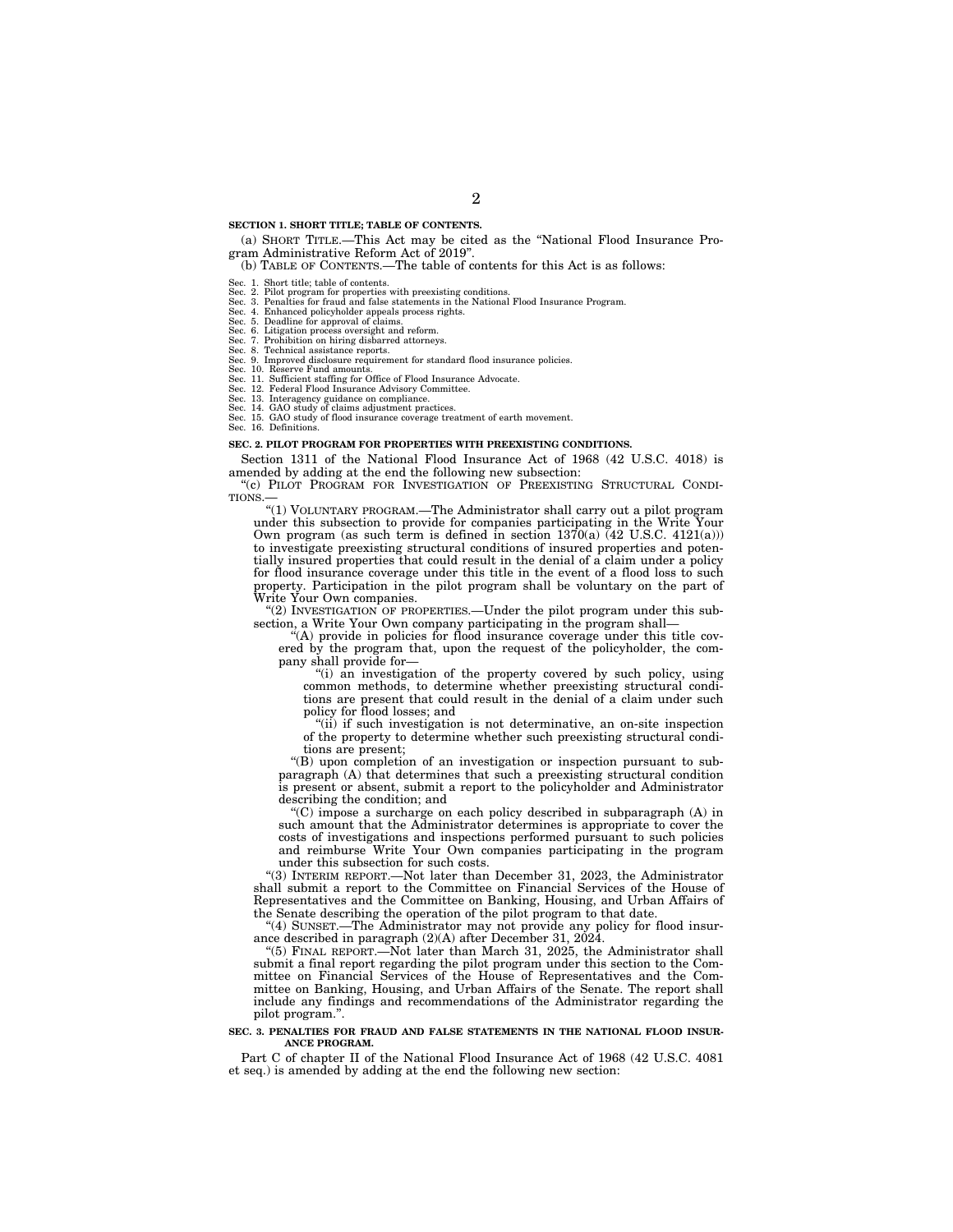#### **''SEC. 1349. PENALTIES FOR FRAUD AND FALSE STATEMENTS IN THE NATIONAL FLOOD IN-SURANCE PROGRAM.**

''(a) PROHIBITED ACTS.—A person shall not knowingly make a false, fictitious, or fraudulent statement, production, or submission in connection with the proving or adjusting of a claim for flood insurance coverage made available under this Act. Such prohibited acts include—

 $(1)$  knowingly forging an engineering report, claims adjustment report or technical assistance report used to support a claim determination;

''(2) knowingly making any materially false, fictitious, or fraudulent statement or representation in an engineering report, claims adjustment report, or technical assistance report to support a claim determination that results in a wrongful denial or substantial payment error of flood insurance coverage; and

 $(3)$  knowingly submitting a materially false, fictitious, or fraudulent claim that results in wrongful payment of flood insurance coverage.

''(b) DEFINITION.—For purposes of this section, the term 'knowingly' means having actual awareness of the prohibitions under this part and acting deliberately in violation of such prohibitions.

''(c) ADMINISTRATIVE REMEDY.—Prior to any legal action being taken related to this section, all administrative remedies shall be exhausted.

''(d) RULE OF CONSTRUCTION.—This section shall not be construed—

 $!(1)$  to prevent the Federal Government from bringing action against a company or individual under applicable statutes, including the False Claims Act; and

''(2) as creating any action, private right of action, or remedy not otherwise provided by this title or under Federal law.

" $(e)$  STATE ACTION.—Any person found to have violated subsection (a) shall be referred to the appropriate and relevant State licensing agency by the Attorney General.''.

#### **SEC. 4. ENHANCED POLICYHOLDER APPEALS PROCESS RIGHTS.**

(a) ESTABLISHMENT.—Part C of chapter II of the National Flood Insurance Act of 1968 (42 U.S.C. 4081 et seq.), as amended by the preceding provisions of this Act, is further amended by adding at the end the following new section:

#### **''SEC. 1350. APPROVAL OF DECISIONS RELATING TO FLOOD INSURANCE COVERAGE.**

"(a) IN GENERAL.—The Administrator shall establish an appeals process to enable holders of a flood insurance policy provided under this title to appeal decisions, with respect to the disallowance, in whole or in part, of any claims for losses covered by flood insurance. Such appeals shall be limited to the claim or portion of the claim disallowed.

''(b) APPEAL DECISION.—Upon a decision in an appeal under subsection (a), the Administrator shall provide the policyholder with a written appeal decision. The appeal decision shall explain the Administrator's determination to uphold, modify, or overturn the decision. The Administrator may direct the Write Your Own company to take action necessary to resolve the appeal, to include re-inspection, re-adjustment, or payment, as appropriate.

''(c) DEADLINE FOR APPEALS DECISION.— The Administrator shall issue an appeals decision pursuant to subsection (b) not later than the expiration of the 120-day period beginning upon the day on which the Administrator acknowledges receipt of a request by the policyholder to pursue an appeal of the initial determination regarding approval, disapproval, or amount of payment by the Administrator. In cases where extraordinary circumstances, as established by regulation, are demonstrated, the 120-day period may be extended by additional successive periods of 30 days.

''(d) ADMINISTRATIVE REMEDY.—A policyholder shall exhaust all administrative remedies, including submission of disputed claims to appeal under subsection (a), prior to commencing legal action on a disputed claim.

''(e) RULES OF CONSTRUCTION.—This section shall not be construed as—

''(1) making the Federal Emergency Management Agency or the Administrator a party to the flood insurance contract; or

''(2) creating any action or remedy not otherwise provided by this title.

''(f) POLICYHOLDER LITIGATION.—This section shall not be construed to prevent a policyholder from bringing legal action against the Federal Emergency Management Agency or a Write Your Own company following the exhaustion of all administrative remedies and pursuant to applicable statute."

(b) MAINTENANCE OF LITIGATION RIGHTS.—Section 1341 of the National Flood Insurance Act of 1968 (42 U.S.C. 4072) is amended by adding after the period at the end the following: "For purposes of this section, the time from which the Administrator has acknowledged receipt of a request by the policyholder to pursue an appeal of the initial determination regarding approval, disapproval, or amount of payment by the Administrator until the Administrator mails a final determination of such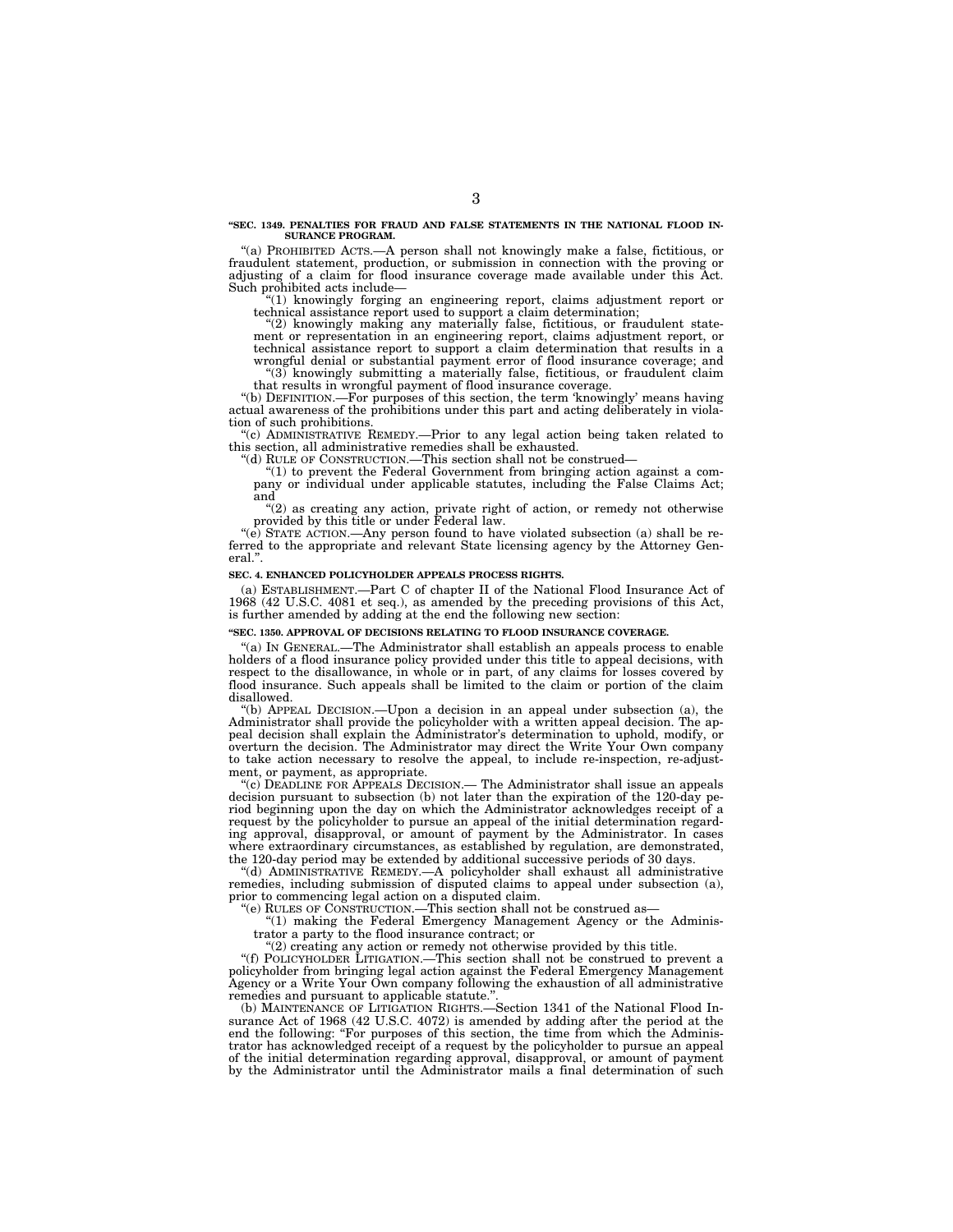appeal shall not be considered towards the one year statute of limitation under this Act. However, this section shall not be construed as creating any action or remedy not otherwise provided by this title.'

(c) REPEAL.—Section 205 of the Bunning-Bereuter-Blumenauer Flood Insurance Reform Act of 2004 (42 U.S.C. 4011 note) is hereby repealed.

#### **SEC. 5. DEADLINE FOR APPROVAL OF CLAIMS.**

(a) IN GENERAL.—Section 1312 of the National Flood Insurance Act of 1968 (42 U.S.C. 4019) is amended—

(1) in subsection (a), by striking ''The Administrator'' and inserting ''Subject to other provisions of this section, the Administrator''; and

(2) by adding at the end the following new subsection:

''(d) DEADLINE FOR APPROVAL OF CLAIMS.—

''(1) IN GENERAL.—The Administrator shall provide that, in the case of any claim for damage to or loss of property under flood insurance coverage made available under this title, an initial determination regarding approval of a claim for payment or disapproval of the claim be made, and notification of such determination be provided to the insured making such claim, not later than the expiration of the 120-day period (as such period may be extended pursuant to paragraph (2)) beginning upon the day on which the policyholder submits a signed proof of loss detailing the damage and amount of the loss. Payment of approved claims shall be made as soon as possible after such approval.

''(2) EXTENSION OF DEADLINE.—The Administrator shall—

''(A) provide that the period referred to in paragraph (1) may be extended by additional successive periods of 30 days in cases where extraordinary circumstances are demonstrated; and

''(B) establish, by regulation, criteria for demonstrating such extraordinary circumstances.''.

(b) APPLICABILITY.—The amendments made by subsection (a) shall apply to any claim under flood insurance coverage made available under the National Flood Insurance Act of 1968 (42 U.S.C. 4001 et seq.) pending on the date of the enactment of this Act and any claims made after such date of enactment.

#### **SEC. 6. LITIGATION PROCESS OVERSIGHT AND REFORM.**

(a) IN GENERAL.—Part C of chapter II of the National Flood Insurance Act of 1968 (42 U.S.C. 4081 et seq.), as amended by the preceding provisions of this Act, is further amended by adding at the end the following new section:

#### **''SEC. 1351. OVERSIGHT OF LITIGATION.**

''(a) OVERSIGHT.—The Administrator shall monitor and oversee litigation conducted by Write Your Own companies arising under contracts for flood insurance sold pursuant to this title, to ensure that—

''(1) litigation expenses are reasonable, appropriate, and cost-effective; and

"(2) Write Your Own companies comply with guidance and procedures established by the Administrator regarding the conduct of litigation.

''(b) DENIAL OF REIMBURSEMENT FOR EXPENSES.—The Administrator may deny reimbursement for litigation expenses that are determined to be unreasonable, excessive, contrary to guidance issued by the Administrator, or outside the scope of any arrangement entered into with a Write Your Own company.

''(c) JOINT DEFENSE.—

''(1) AUTHORITY.—The Administrator and the Write Your Own companies may enter into, and operate under, a joint defense agreement for any claim or lawsuit, or multiple claims or lawsuits, arising under a contract of flood insurance.

''(2) FREE FLOW OF INFORMATION.—Under such joint defense agreement, there may be the free flow of information between the Write Your Own companies, the Administrator, the United States Department of Justice, and legal counsel for the Write Your Own companies for the purpose of litigation coordination and to allow the Administrator to perform oversight responsibility of such litigation. ''(3) ARRANGEMENT.— Such joint defense agreement may be included in the

Arrangement between the Administrator and the Write Your Own companies. ''(4) REGULATIONS.—The Administrator may issue rules or regulations or provide such formal guidance as the Administrator considers necessary and appropriate in order to further such joint defense agreement with the Write Your

Own companies.''. (b) IMPLEMENTATION.—The Administrator of the Federal Emergency Management Agency shall initiate compliance with section 1351(c) of the National Flood Insurance Act of 1968, as added by the amendment made by subsection (a) of this section, not later than the expiration of the 12-month period beginning on the date of the enactment of this Act.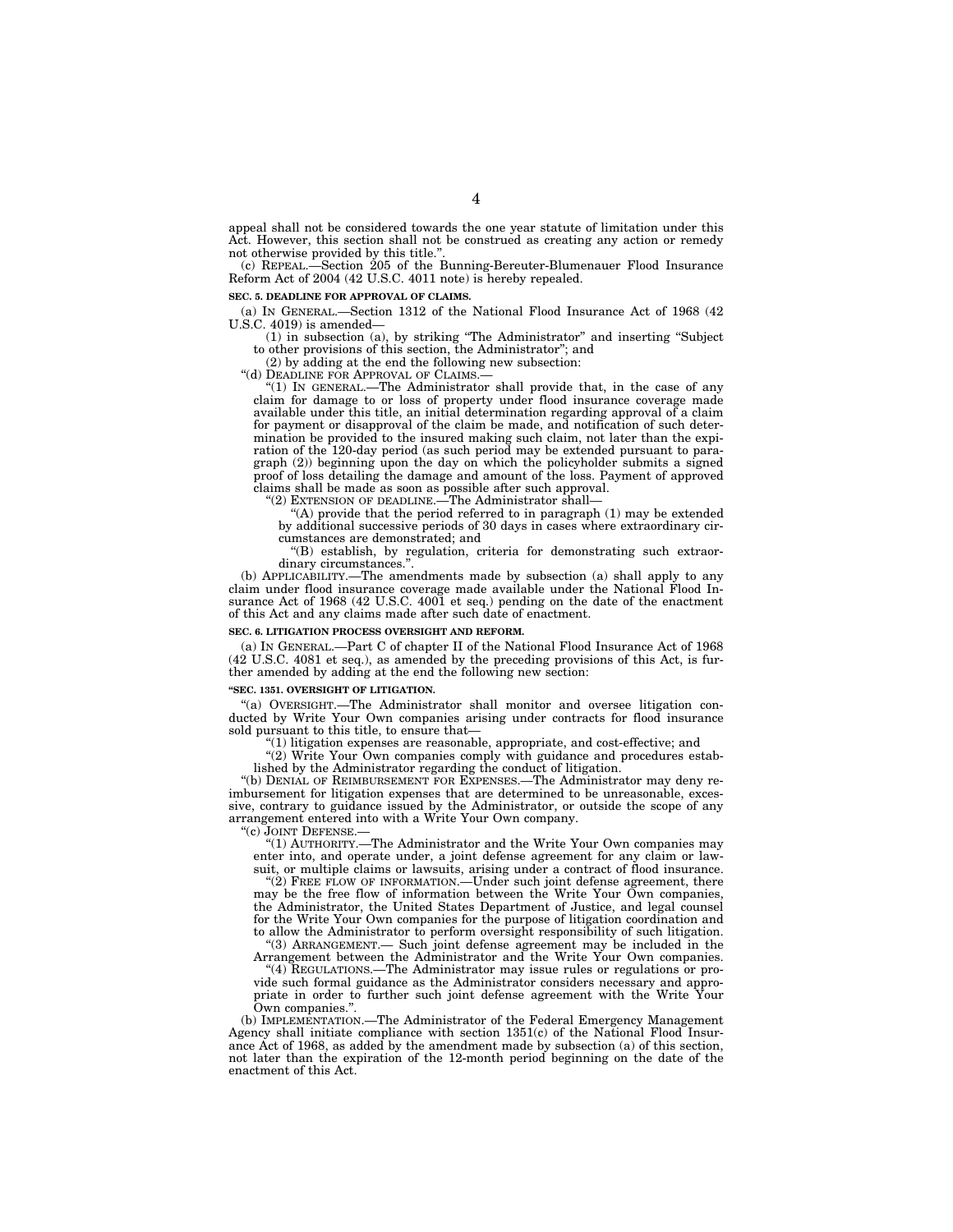#### **SEC. 7. PROHIBITION ON HIRING DISBARRED ATTORNEYS.**

Part C of chapter II of the National Flood Insurance Act of 1968 (42 U.S.C. 4081 et seq.), as amended by the preceding provisions of this Act, is further amended by adding at the end the following new section:

### **''SEC. 1352. PROHIBITION ON HIRING DISBARRED ATTORNEYS.**

''The Administrator may not at any time newly employ in connection with the flood insurance program under this title any attorney who has been suspended or disbarred by any court, bar, or Federal or State agency to which the individual was previously admitted to practice.''.

#### **SEC. 8. TECHNICAL ASSISTANCE REPORTS.**

(a) USE.—Section 1312 of the National Flood Insurance Act of 1968 (42 U.S.C. 4019), as amended by the preceding provisions of this Act, is further amended by adding at the end the following new subsection:

''(e) USE OF TECHNICAL ASSISTANCE REPORTS.—When adjusting claims for any damage to or loss of property which is covered by flood insurance made available under this title, the Administrator may rely upon technical assistance reports, as such term is defined in section 1312A, only if such reports are final and are prepared in compliance with applicable State and Federal laws regarding professional licensure and conduct.'

(b) DISCLOSURE.—The National Flood Insurance Act of 1968 is amended by inserting after section 1312 (42 U.S.C. 4019) the following new section:

#### **''SEC. 1312A. DISCLOSURE OF TECHNICAL ASSISTANCE REPORTS.**

''(a) IN GENERAL.—Notwithstanding section 552a of title 5, United States Code, upon request by a policyholder, the Administrator shall provide a true, complete, and unredacted copy of any technical assistance report that the Administrator relied upon in adjusting and paying for any damage to or loss of property insured by the policyholder and covered by flood insurance made available under this title. Such disclosures shall be in addition to any other right of disclosure otherwise made available pursuant such section 552a or any other provision of law.

''(b) DIRECT DISCLOSURE BY WRITE YOUR OWN COMPANIES AND DIRECT SERVICING AGENTS.—A Write Your Own company or direct servicing agent in possession of a technical assistance report subject to disclosure under subsection (a) may disclose such technical assistance report without further review or approval by the Administrator.

''(c) DEFINITIONS.—For purposes of this section, the following definitions shall apply:

''(1) POLICYHOLDER.—The term 'policyholder' means a person or persons shown as an insured on the declarations page of a policy for flood insurance coverage sold pursuant to this title.

''(2) TECHNICAL ASSISTANCE REPORT.—The term 'technical assistance report' means a report created for the purpose of furnishing technical assistance to an insurance claims adjuster assigned by the National Flood Insurance Program, including by engineers, surveyors, salvors, architects, and certified public accounts.'

#### **SEC. 9. IMPROVED DISCLOSURE REQUIREMENT FOR STANDARD FLOOD INSURANCE POLI-CIES.**

(a) IN GENERAL.—Section 100234 of the Biggert-Waters Flood Insurance Reform Act of 2012 (42 U.S.C. 4013a) is amended by adding at the end the following new subsections:

''(c) DISCLOSURE OF COVERAGE.—

''(1) DISCLOSURE SHEET.—Each policy under the National Flood Insurance Program shall include a standard disclosure sheet that is produced by the Administrator that sets forth, in plain language—

''(A) the definition of the term 'flood' for purposes of coverage under the policy;

" $(\vec{B})$  a description of what type of flood forces are necessary so that losses from an event are covered under the policy, including overflow of inland or tidal waves, unusual and rapid accumulation or runoff of a surface any source, and mudflow;

''(C) a statement acknowledging that a standard flood insurance policy does not cover basement improvements, such as finished walls, floors, and ceilings, or personal property kept in a basement;

''(D) a statement acknowledging a standard flood insurance policy does not include coverage for personal property, but such coverage may be purchased, for some personal property contained in a basement, as well as personal belongings contained elsewhere in the dwelling;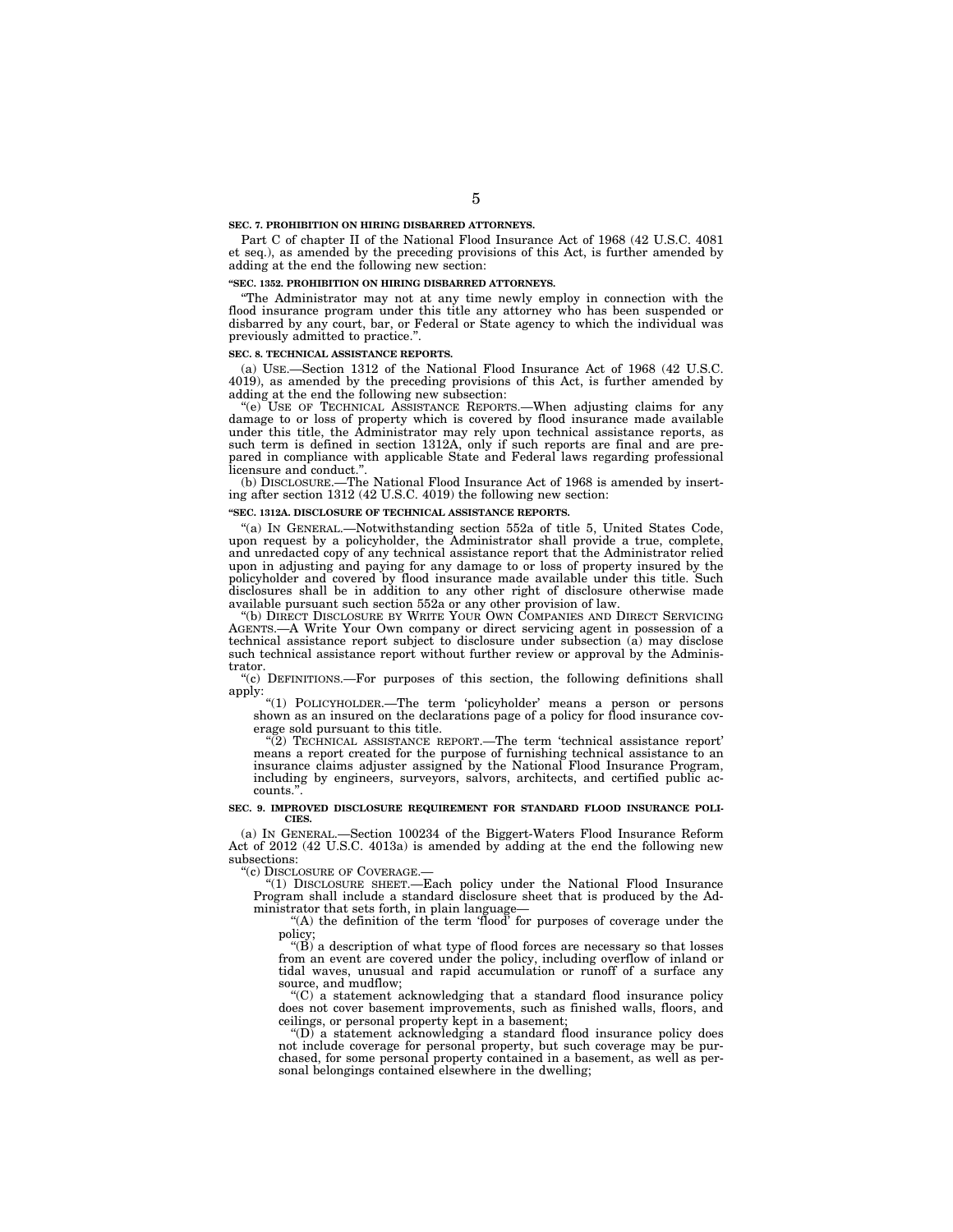''(E) a statement of the other types and characteristics of losses that are not covered under the policy;

 $f(F)$  a statement that the disclosure sheet provides general information about the policyholder's standard flood insurance policy;

''(G) a statement that the standard flood insurance policy, together with the endorsements and declarations page, make up the official contract and are controlling in the event that there is any difference between the information on the disclosure sheet and the information in the policy;

 $H(H)$  a statement that, if the policyholder has any questions regarding information in the disclosure sheet or policy, the policyholder should contact the entity selling the policy on behalf of the Program, together with contact information sufficient to allow the policyholder to contact such entity; and

 $f(T)$  any other information that the Administrator determines will be helpful to policyholder in understanding flood insurance coverage.

''(2) ACKNOWLEDGMENT SHEET.—Each policy application under the National Flood Insurance Program shall include an acknowledgment sheet on which the policyholder shall affirmatively—

''(A) acknowledge that the policyholder received the disclosure sheet required under paragraph (1);

''(B) accept or decline coverage for personal property;

''(C) accept or decline other optional coverage that may be available;

''(D) acknowledge the policyholder's understanding that the standard flood insurance policy, together with the endorsements and declarations page, make up the official contract and are controlling in the event that there is any difference between the information on the acknowledgment sheet and the information in the policy; and

''(E) acknowledge that the policyholder has been provided and has reviewed a summary, which may be the policy declarations page, of the total cost, amount and extent of insurance coverage provided under the policy.

''(d) RULE OF CONSTRUCTION.—This section shall not be construed to void or alter the coverage terms of the underlying standard flood insurance policy and the corresponding endorsements. In the event that the customer does not affirmatively acknowledge the requirements under subsection  $(c)(2)$ , a Write Your Own company may still issue the policy on behalf of the National Flood Insurance Program under such terms.''.

(b) REPEALS.—Sections 202 and 203 of the Bunning-Bereuter-Blumenauer Flood Insurance Reform Act of 2004 (42 U.S.C. 4011 note) are hereby repealed.

#### **SEC. 10. RESERVE FUND AMOUNTS.**

Section 1310 of the National Flood Insurance Act of 1968 (42 U.S.C. 4017) is amended by adding at the end the following new subsection:

''(g) CREDITING OF RESERVE FUND AMOUNTS.—Funds collected pursuant to section 1310A may be credited to the Fund under this section to be available for the purpose described in subsection (d)(1).".

#### **SEC. 11. SUFFICIENT STAFFING FOR OFFICE OF FLOOD INSURANCE ADVOCATE.**

(a) IN GENERAL.—Section 24 of the Homeowner Flood Insurance Affordability Act of 2014 (42 U.S.C. 4033) is amended by adding at the end the following new subsection:

''(c) STAFF.—The Administrator shall ensure that the Flood Insurance Advocate has sufficient staff to carry out all of the duties and responsibilities of the Advocate under this section.'

(b) TIMING.—The Administrator of the Federal Emergency Management Agency shall take such actions as may be necessary to provide for full compliance with section 24(c) of the Homeowner Flood Insurance Affordability Act of 2014, as added by the amendment made by subsection (a) of this section, not later than the expiration of the 180-day period beginning on the date of the enactment of this Act.

#### **SEC. 12. FEDERAL FLOOD INSURANCE ADVISORY COMMITTEE.**

Section 1318 of the National Flood Insurance Act of 1968 (42 U.S.C. 4025) is amended to read as follows:

#### **''SEC. 1318. FEDERAL FLOOD INSURANCE ADVISORY COMMITTEE.**

''(a) ESTABLISHMENT.—There is established an advisory committee to be known as the Federal Flood Insurance Advisory Committee (in this section referred to as the 'Committee').

''(b) MEMBERSHIP.—

''(1) MEMBERS.—The Committee shall consist of—

''(A) the Administrator of the Federal Emergency Management Agency (in this section referred to as the 'Administrator'), or the designee thereof; and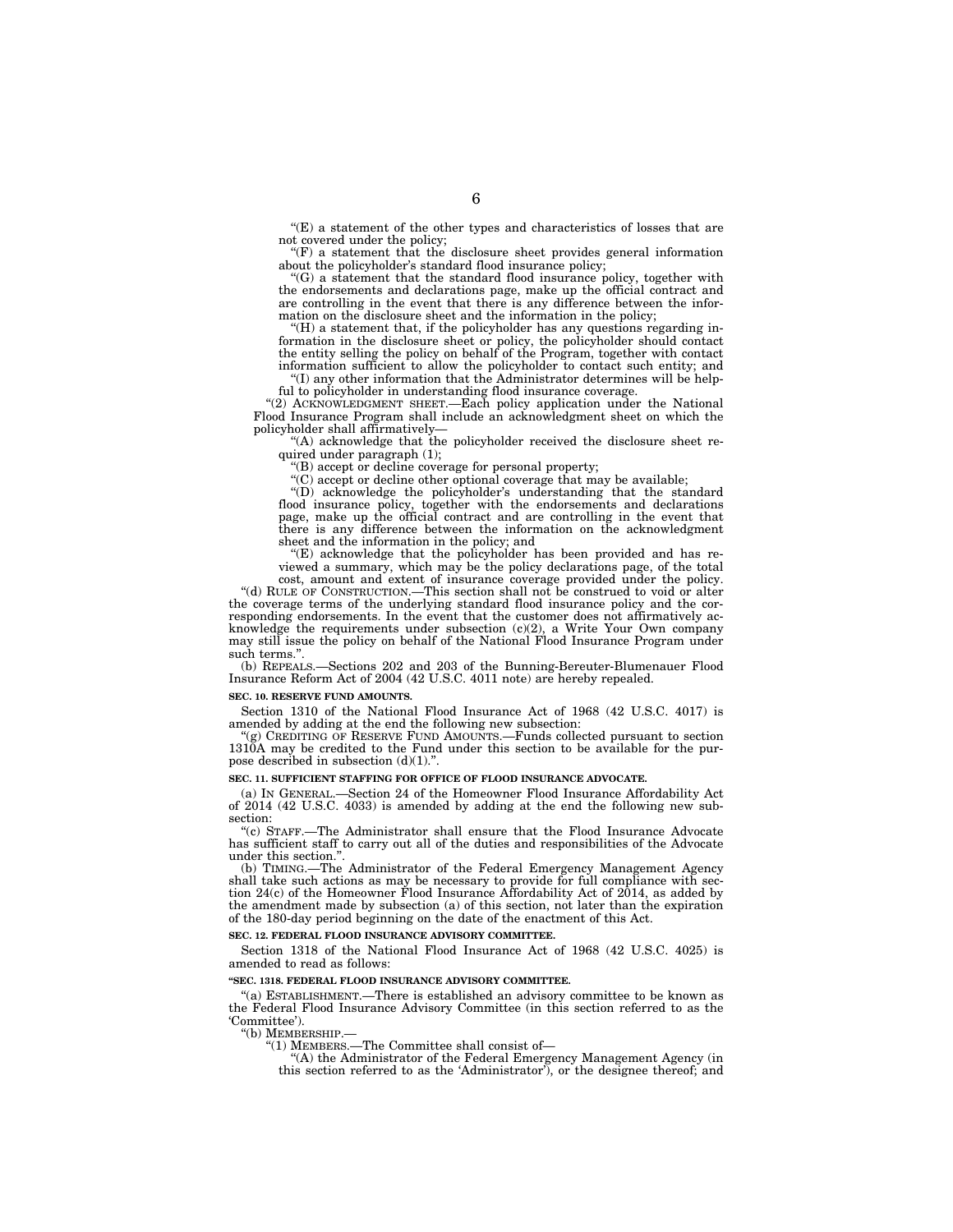''(B) additional members appointed by the Administrator or the designee of the Administrator, who shall include—

 $'$ (i) three representatives of Write Your Own companies;

"(ii) one individual who served in the past, or is currently serving, as an insurance regulator of a State, the District of Columbia, the Commonwealth of Puerto Rico, Guam, the Commonwealth of the Northern Mariana Islands, the Virgin Islands, American Samoa, or any federallyrecognized Indian tribe;

''(iii) one representative of the financial or insurance sectors who is involved in risk transfers, including reinsurance, resilience bonds, and other insurance-linked securities;

 $f(iy)$  one actuary with demonstrated high-level knowledge of catastrophic risk insurance;

 $\mathcal{L}(\mathbf{v})$  two insurance agents or brokers with demonstrated experience with the sale of flood insurance under the National Flood Insurance Program, one of whom shall have demonstrated expertise in the challenges in insuring low-income communities;

 $\sqrt[n]{v}$  one insurance claims specialist;

"(vii) one representative of a recognized consumer advocacy organization; and

"(viii) one representative from an academic institution who has demonstrated expertise in insurance.

"(2) QUALIFICATIONS.—In appointing members under paragraph  $(1)(C)$ , the Administrator shall, to the maximum extent practicable, ensure the membership of the Committee has a balance of members reflecting geographic diversity, including representation from areas inland or with coastline identified by the Administrator as at high risk for flooding or as areas having special flood hazards.

"(c) DUTIES.—The Administrator shall submit, and the Committee shall review and make recommendations on, matters related to the insurance aspects of the National Flood Insurance Program, including ratemaking, technology to administer insurance, risk assessment, actuarial practices, claims practices, sales and insurance delivery, compensation and allowances, the public-private partnership under the Write Your Own arrangement, general best insurance practices, and any significant changes proposed to be made regarding the operation of the National Flood Insurance Program.

''(d) CHAIRPERSON.—The members of the Committee shall elect one member to serve as the chairperson of the Committee (in this section referred to as the 'Chairperson').

''(e) COMPENSATION.—Members of the Committee shall receive no additional compensation by reason of their service on the Committee. Members may be reimbursed by the Federal Government for travel expenses, including per diem in lieu of subsistence, at rates consistent with rates authorized for employees of Federal agencies under subchapter 1 of chapter 57 of title 5, United States Code, while away from home or regular places of business in performance of service for the Committee.

''(f) MEETINGS AND ACTIONS.—

<sup>11</sup>(1) IN GENERAL.—The Committee shall meet not less frequently than twice each year at the request of the Chairperson or a majority of its members, and may take action by a vote of the majority of the members in accordance with the Committee's charter.

" $(2)$  INITIAL MEETING.—The Administrator, or a person designated by the Administrator, shall request and coordinate the initial meeting of the Committee.

"(g) TRANSPARENCY; FACA.—To the greatest extent possible, the Committee shall operate in a transparent manner that adheres to the requirements of the Federal Advisory Committee Act, with the exception that the Committee shall be permitted to freely communicate both during and between meetings under paragraph (f) in a confidential manner to discuss non-public information regarding the operations of the National Flood Insurance Program and other sensitive and non-public issues. If such communication occurs, the Committee shall, to the greatest extent possible, report a summary of such discussions in an appropriate public manner.

''(h) STAFF OF FEMA.—Upon the request of the Chairperson, the Administrator may detail, on a nonreimbursable basis, personnel of the Federal Emergency Management Agency to assist the Committee in carrying out its duties.

''(i) POWERS.—In carrying out this section, the Committee may hold hearings, receive evidence and assistance, provide information, and conduct research, as it considers appropriate.

''(j) REPORTS TO CONGRESS.—The Administrator, on an annual basis, shall report to the Committee on Financial Services of the House of Representatives, the Com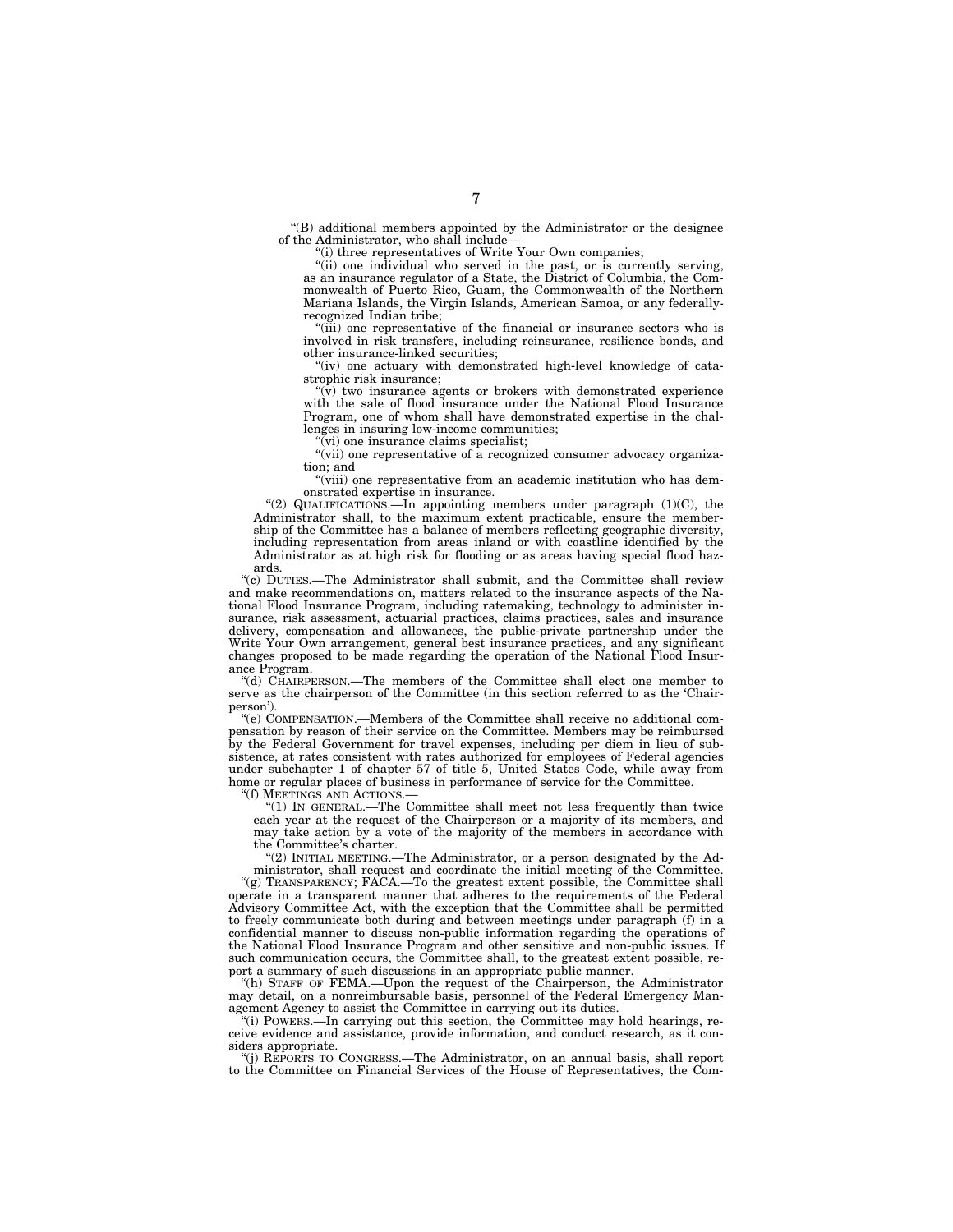mittee on Banking, Housing, and Urban Affairs of the Senate, and the Office of Management and Budget on—

 $(1)$  the recommendations made by the Committee;

"(2) actions taken by the Federal Emergency Management Agency to address such recommendations to improve the insurance aspects of the national flood insurance program; and

''(3) any recommendations made by the Committee that have been deferred or not acted upon, together with an explanatory statement.

''(k) RULE OF CONSTRUCTION.—This section shall not be construed to eliminate or alter any requirement on the Administrator associated with the notification or consultation of specified individuals or groups of individuals as required elsewhere by statute."

#### **SEC. 13. INTERAGENCY GUIDANCE ON COMPLIANCE.**

The Federal entities for lending regulation (as such term is defined in section 3(a) of the Flood Disaster Protection Act of 1973 (42 U.S.C. 4003(a))), in consultation with the Administrator of the Federal Emergency Management Agency, shall update and reissue the document entitled "Interagency Questions and Answers Regarding Flood Insurance'' not later than the expiration of the 12-month period beginning on the date of the enactment of this Act and not less frequently than biennially thereafter.

#### **SEC. 14. GAO STUDY OF CLAIMS ADJUSTMENT PRACTICES.**

The Comptroller General of the United States shall conduct a study of the policies and practices for adjustment of claims for losses under flood insurance coverage made available under the National Flood Insurance Act, which shall include—

(1) a comparison of such policies and practices with the policies and practices for adjustment of claims for losses under other insurance coverage;

(2) an assessment of the quality of the adjustments conducted and the effects of such policies and practices on such quality;

(3) identification of any incentives under such policies and practices that affect the speed with which such adjustments are conducted; and

(4) identification of the affects of such policies and practices on insureds submitting such claims for losses.

Not later than the expiration of the 18-month period beginning on the date of the enactment of this Act, the Comptroller General shall submit a report to the Committee on Financial Services of the House of Representatives and the Committee on Banking, Housing, and Urban Affairs of the Senate regarding the findings and conclusions of the study conducted pursuant to this section.

# **SEC. 15. GAO STUDY OF FLOOD INSURANCE COVERAGE TREATMENT OF EARTH MOVEMENT.**

The Comptroller General of the United States shall conduct a study of the treatment, under flood insurance coverage made available under the National Flood Insurance Act, of earth movement and subsidence, including earth movement and subsidence caused by flooding, which shall include—

(1) identification and analysis of the effects of such treatment on the National Flood Insurance Program and insureds under the program;

(2) an assessment of the availability and affordability of coverage in the private insurance market for earth movement and subsidence caused by flooding; (3) an assessment of the effects on the National Flood Insurance Program of

covering earth movement and subsidence caused by flooding; and (4) a projection of the increased premiums that would be required to make

coverage for earth movement losses actuarially sound and not fiscally detrimental to the continuation of the National Flood Insurance Program.

Not later than the expiration of the 18-month period beginning on the date of the enactment of this Act, the Comptroller General shall submit a report to the Committee on Financial Services of the House of Representatives and the Committee on Banking, Housing, and Urban Affairs of the Senate regarding the findings and conclusions of the study conducted pursuant to this section.

### **SEC. 16. DEFINITIONS.**

(a) NATIONAL FLOOD INSURANCE ACT OF 1968.—Subsection (a) of section 1370 of the National Flood Insurance Act of 1968  $(42 \text{ U.S.C. } 4121(a))$  is amended—

 $(1)$  in paragraph  $(14)$ , by striking "and" at the end;

(2) in paragraph (15), by striking the period at the end and inserting a semicolon; and

(3) by adding at the end the following new paragraphs:

"(16) the term 'Write Your Own Program' means the program under which the Federal Emergency Management Agency enters into a standard arrangement with private property insurance companies to sell contracts for flood in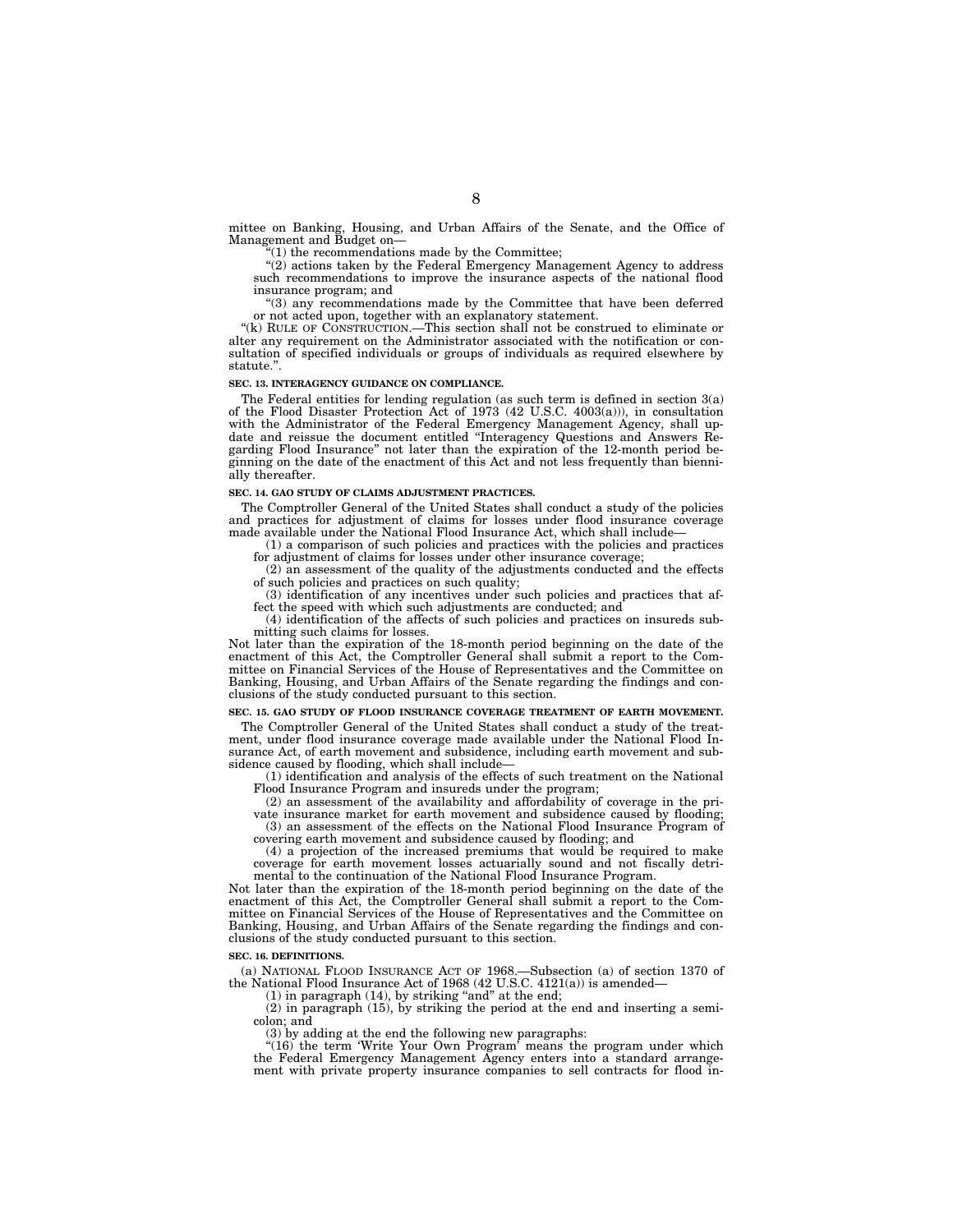surance coverage under this title under their own business lines of insurance, and to adjust and pay claims arising under such contracts; and

"(17) the term 'Write Your Own company' means a private property insurance company that participates in the Write Your Own Program.''.

(b) BIGGERT-WATERS FLOOD INSURANCE REFORM ACT OF 2012.—Subsection (a) of section 100202 of the Biggert-Waters Flood Insurance Reform Act of 2012 (42 U.S.C.  $4004(a)$ ) is amended by striking paragraph (5) and inserting the following new paragraph:

''(5) WRITE YOUR OWN.—The terms 'Write Your Own Program' and 'Write Your Own company' have the meanings given such terms in section 1370(a) of the National Flood Insurance Act of 1968 (42 U.S.C. 4121(a)).''.

#### PURPOSE AND SUMMARY

H.R. 3111, The National Flood Insurance Program Administrative Reform Act of 2019, makes numerous improvements to the administration of claims arising out of the Program, drawing on the lessons learned from Superstorm Sandy. H.R. 3111 ensures that policyholders better understand the terms of their flood insurance policies, improves the appeals and litigation process, and prohibits and penalizes fraud and fraudulent statements in the claims process, among other reforms.

#### BACKGROUND AND NEED FOR LEGISLATION

In late October 2012, Superstorm Sandy made landfall in the United States, resulting in more than 144,000 National Flood Insurance Program (NFIP) policyholders submitting notices of flood loss. The NFIP paid out more than \$8.4 billion in flood claims with an average paid loss of \$64,331.1 Multiple issues with the claims handling process arose in the handling of these claims, which the H.R. 3111 seeks to address.

First, some Sandy victims were unfairly denied policy proceeds based on ''pre-existing conditions'' of the structure, or in some cases, ''earth movement''. In response, the H.R. 3111 would create a 5-year pilot program to voluntarily inspect pre-existing structural conditions of insured and pre-insured properties and report to Congress within three years. The H.R. 3111 would also require a GAO study on flood insurance coverage treatment of earth movement.

Second, many Sandy victims dissatisfied with their claim amount filed an administrative appeal with the Federal Emergency Management Agency (FEMA) or a lawsuit in U.S. District Court but ran into issues with these appeals processes. For example, a March 2016 DHS IG report found that FEMA's appeals process offered little opportunity for the policyholder to explain their grievances.2 The report explains that FEMA would essentially either agree with the write-your-own (WYO) company 3 on the denial of the claim, or return the claim to the company that originally denied it for reevaluation. The report also found that there is little incentive for the WYO companies to minimize litigation costs because FEMA ultimately covers the cost of any litigation expenses that arise within the scope of FEMA's relationship with the WYO. The H.R. 3111

<sup>&</sup>lt;sup>1</sup>Testimony of Roy Wright, Housing and Insurance Subcommittee, Committee on Financial Services, *Flood Insurance Reform: FEMA's Perspective*. Thursday, March 9, 2017.<br><sup>2</sup> Office of the Inspector General Report entitled,

cies.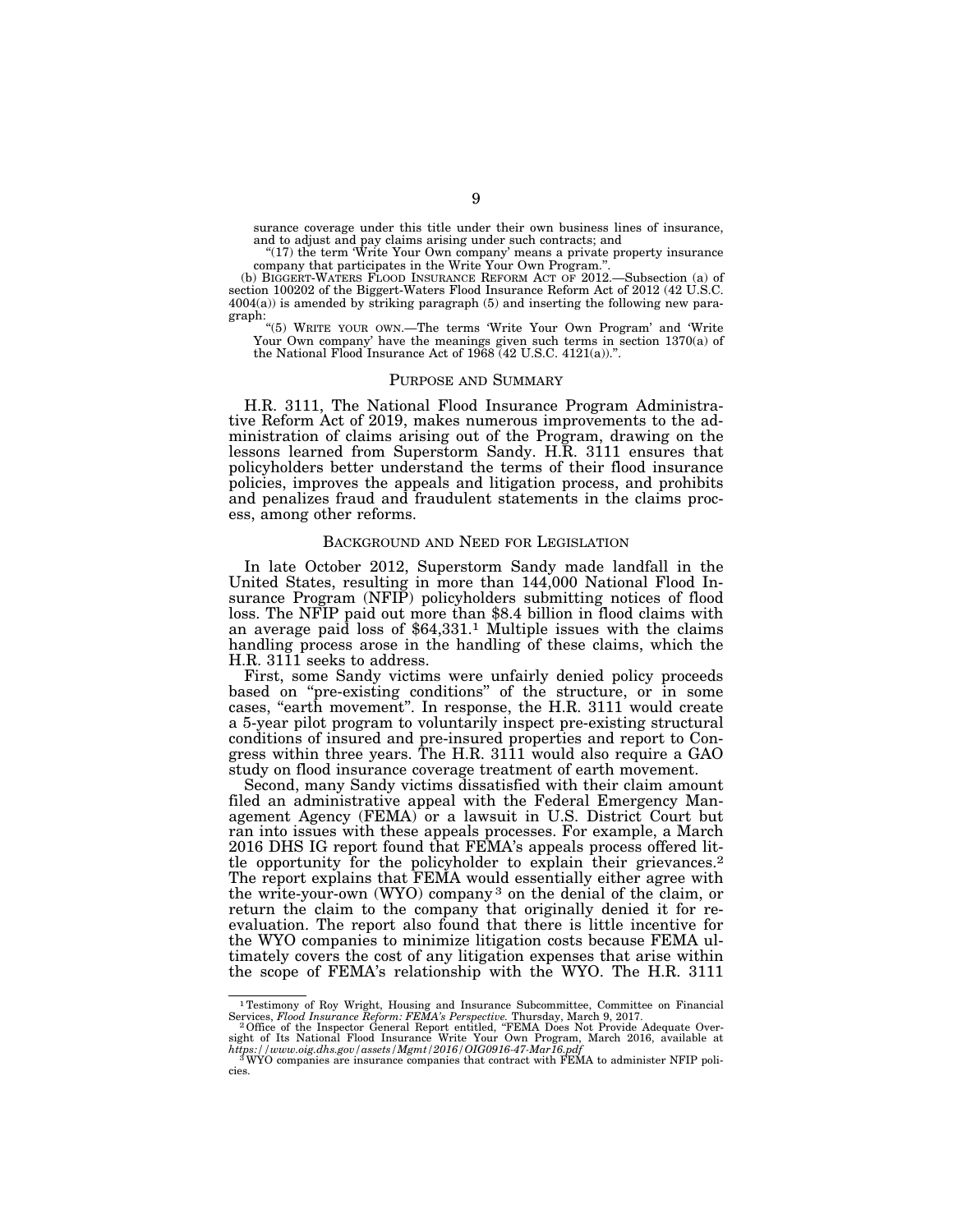would make a number of changes in response to these issues including: (1) Codifying an enhanced policyholder appeals process established by FEMA for individuals appealing a full or partial denial of their claim; (2) requiring the Administrator to make final determinations of claims within 120 days of filing; (3) requiring the Administrator to monitor and oversee litigation conducted by the WYOs to ensure that expenses are reasonable, appropriate, and cost-effective, and that WYOs comply with guidance and procedures related to litigation; (4) prohibiting the hiring of disbarred attorneys; and (5) requiring a GAO study on claims adjustment practices.

Third, in the aftermath of Sandy, there were multiple allegations of engineering reports that were fraudulently altered to deny certain payments without any explanation to the policyholder. One high profile instance of this is *Raimey* v. *Wright National Flood Insurance Company* in which the Court found that this case ''exposed reprehensible gamesmanship by a professional engineering company that unjustly frustrated efforts by two homeowners to get fair consideration of their claims."4 The In response, the H.R. 3111 would prohibit false or fraudulent statements in connection with the preparation, production, or submission of claims adjustment or engineering reports.

The H.R. 3111 also seeks to ensure that policyholders better understand the terms of their flood insurance policies by: (1) requiring the Administrator to create a coverage disclosure sheet for policyholders detailing the coverage offered and other terms; (2) requiring sufficient staffing for the Office of the Flood Insurance Advocate; and (3) creating a new Technical Insurance Advisory Council consisting of federal, state, and local experts to review the NFIP's insurance practices and propose new standards to FEMA.

Finally, the H.R. 3111 would require the updating and publication of interagency guidance to assist with lender compliance.

### SECTION-BY-SECTION ANALYSIS

### *Section 1. Short title*

This section provides that the Act may be cited as the ''National Flood Insurance Program Administrative Reform Act of 2019''.

# *Sec. 2. Pilot program for properties with pre-existing conditions*

This section amends section 1311 of the National Flood Insurance Act of 1968 by adding a new subsection (c), which authorizes the creation of a pilot program to inspect pre-existing structural conditions of insured and pre-insured properties and report to Congress no later than December 31, 2023 prior to the pilot sunset on December 31, 2024.

# *Sec. 3. Penalties for fraud and false statements*

This section amends the National Flood Insurance Act of 1968 by adding a new section 1349, which prohibits false or fraudulent statements in connection with the preparation, production, or submission of claims adjustment or engineering reports and allows the Administrator to set penalties for such statements.

<sup>4</sup> *In re Hurricane Sandy Cases (Raimey v. Wright National Flood Insurance Co.) (E.D.N.Y. November 7, 2014).*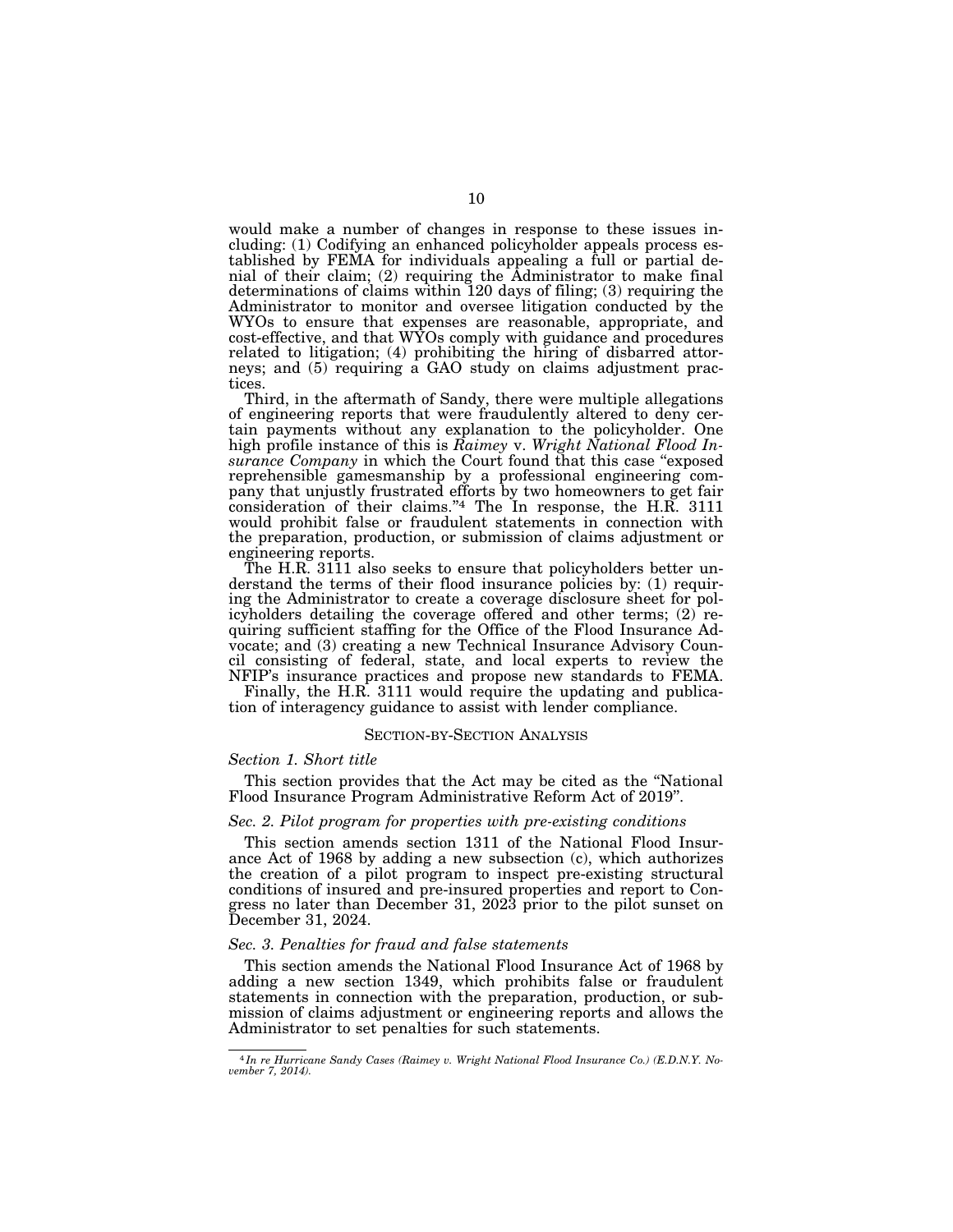### *Sec. 4. Enhanced policyholder appeals process*

This section amends the National Flood Insurance Act of 1968 by adding a new section 1350, which codifies the due process protections established after Superstorm Sandy by FEMA for individuals appealing a full or partial denial of their claim.

# *Sec. 5. Deadline for approval of claims*

This section amends section 1312 of the National Flood Insurance Act of 1968 by adding a new subsection (d), which requires the FEMA Administrator to make an initial determination regarding the approval of a claim for payment or disapproval of the claim within 120 days of the claim being made. The Administrator may extend the deadline by an additional 30 days when extraordinary circumstances warrant more time.

#### *Sec. 6. Litigation process oversight and reform*

This section amends the National Flood Insurance Act of 1968 by adding a new section 1351, which provides the FEMA Administrator with authority and responsibility for overseeing litigation conducted by WYOs and requires that WYO litigation expenses are reasonable, appropriate, and cost effective, and provides the FEMA Administrator with the authority to deny any expenses that are contrary to those terms.

### *Sec. 7. Prohibition on hiring disbarred attorneys*

This section amends the National Flood Insurance Act of 1968 by adding a new section 1352, which clarifies that the FEMA Administrator is prohibited from hiring any attorney who has been suspended or disbarred.

# *Sec. 8. Technical assistance reports*

This section further amends section 1312 of the National Flood Insurance Act of 1968 by adding a new subsection (e) and also adds a new section 1312A to Act, which together require the FEMA Administrator to restrict the use of outside technical reports by WYOs and the NFIP direct servicing agent as part of NFIP claims investigations only to such reports that are final and are prepared in compliance with applicable state and federal laws on licensure and conduct.

# *Sec. 9. Improved disclosure requirement for standard flood insurance policies*

This section amends section 100234 of the Biggert-Waters Flood Insurance Reform Act of 2012 by adding new subsections (c) and (d), which require the FEMA Administrator to create a coverage disclosure sheet for policyholders detailing the coverage offered, type of loss covered, costs associated with the policy, clear communication of full flood risk and require the disclosure to include an acknowledgment of the disclosure by the policyholder and the insurer selling the policy.

### *Sec. 10. Reserve Fund amounts*

This section amends section 1310 of the National Flood Insurance Act of 1968 by adding a new subsection  $(g)$ , which authorizes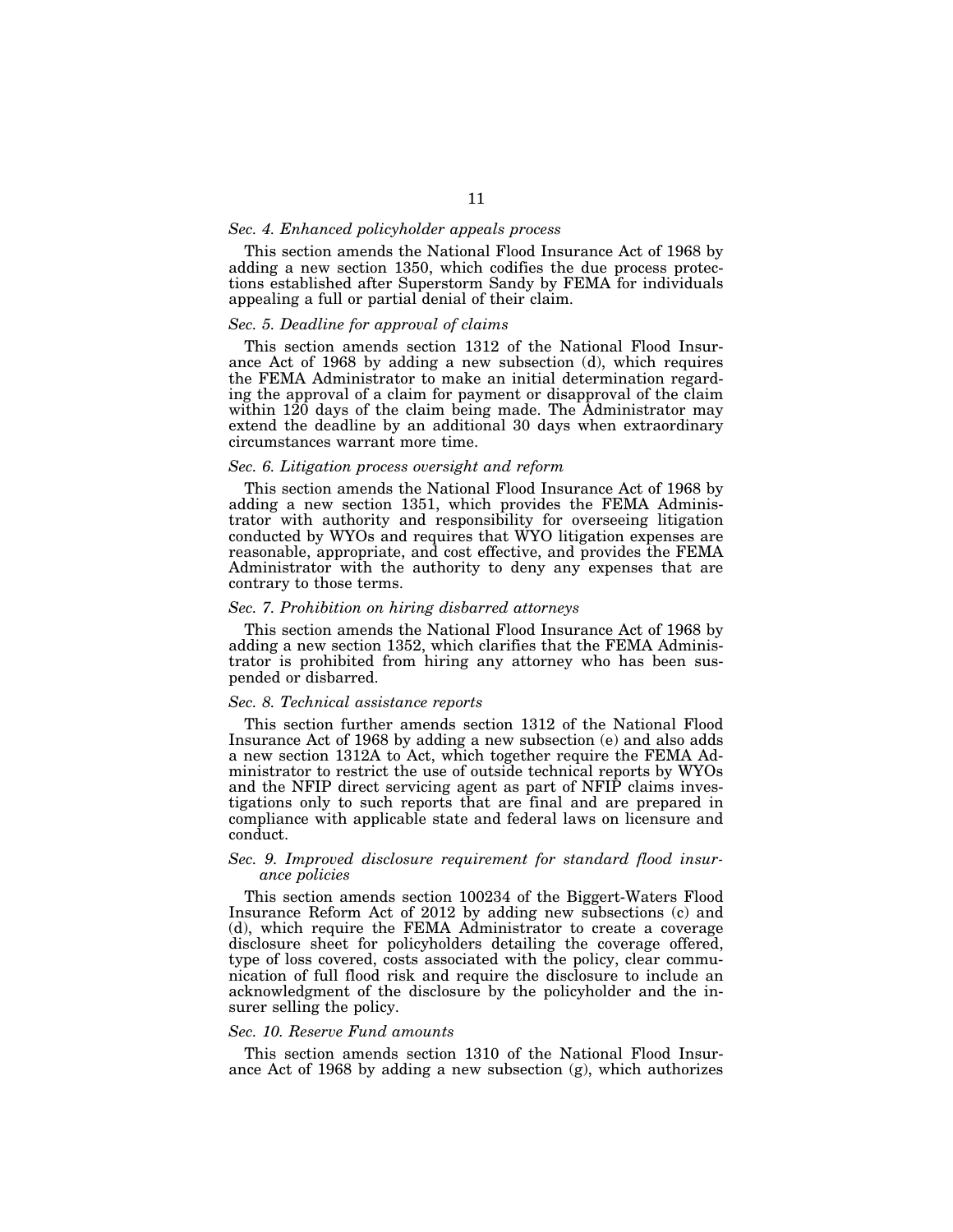FEMA to transfer money from the Reserve Fund for the purpose of paying future claims.

#### *Sec. 11. Sufficient staffing for office of flood insurance advocate*

This section amends section 24 of the Homewoner Flood Insurance Affordability Act of 2014 by adding a new subsection (e), which requires the FEMA Administrator to ensure the Office of the Flood Insurance Advocate has sufficient staffing within 180 days after enactment.

# *Sec. 12. Federal Flood Insurance Advisory Committee*

This section amends section 1318 of the National Flood Insurance Act of 1968, providing a substitute text which creates a new Technical Insurance Advisory Council consisting of federal, state, and local experts to review the NFIP's insurance practices and propose new standards to FEMA.

### *Sec. 13. Interagency guidance on compliance*

This section requires that twelve months after enactment and every two years thereaftore that federal banking agencies update the document entitled, ''Interagency Questions and Answers Regarding Flood Insurance,'' which addresses many flood insurance compliance questions in order to understand any conflcits with FEMA requirements or other industry practices and limitations.

### *Sec. 14. GAO study of claims adjustment practices*

This section requires a GAO study assessing the policies and practices for adjustment of claims losses under the NFIP to determine whether the current system impacts the quality of the claims and adversely impacts policyholders.

# *Sec. 15. GAO study of flood insurance coverage treatment of earth movement*

This section requires the GAO to study the treatment of "earth" movement and subsidence caused by flooding'' on the NFIP and policyholders.

# *Sec. 16. Definitions*

This section adds certain definitions to the National Flood Insurance Act of 1968 and the Biggert-Waters Flood Insurance Reform Act of 2012.

### **HEARINGS**

For the purposes of section 103(i) of H. Res. 6 for the 116th Congress, the Committee on Financial Services held a hearing to consider H.R. 3111 entitled "Preparing for the Storm: Reauthorization of the National Flood Insurance Program'' on March 13, 2019. Testifying before the Committee was Maria Cox Lamm, South Carolina Department of Natural Resources, on behalf of the Association of State Flood Plain Managers; Christopher Heidrick, Heidrick & Company Insurance and Risk Management Services, LLC, on behalf of the Independent Insurance Agents and Brokers of America; Velma Smith, Senior Officer, The Pew Charitable Trusts; Mabél Guzma´n, Broker, @properties, on behalf of the National Association of Realtors; Collin O'Mara, President and CEO, National Wildlife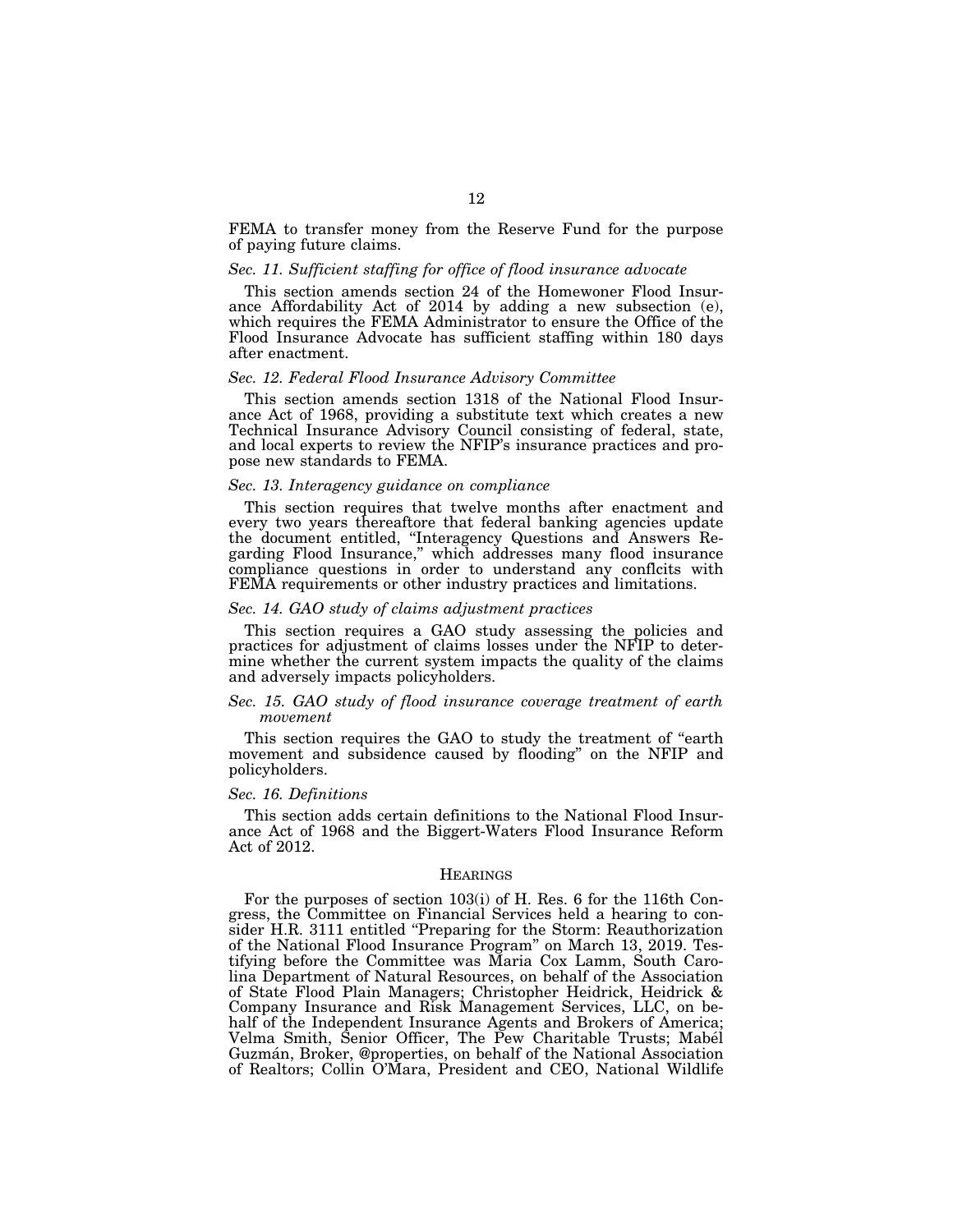Federation, on behalf of the SmarterSafer Coalition; Raymond J. Lehmann, Director of Finance, Insurance and Trade Policy, R Street Institute. A number of members of the House of Representatives also testified, including The Honorable Sean P. Duffy, Member of Congress; The Honorable Garret Graves, Member of Congress; The Honorable Blaine Luetkemeyer, Member of Congress; The Honorable Frank Pallone, Member of Congress; The Honorable Bill Pascrell, Member of Congress; and The Honorable Steve Scalise, Member of Congress.

#### COMMITTEE CONSIDERATION

The Committee on Financial Services met in open session on June 12, and ordered H.R. 3111 to be reported favorably to the House with an amendment in the nature of a substitute by a vote of 58 yeas and 0 nays, a quorum being present.

# COMMITTEE VOTES AND ROLL CALL VOTES

In compliance with clause 3(b) of rule XIII of the Rules of the House of Representatives, the Committee advises that the following roll call votes occurred during the Committee's consideration of H.R. 3111.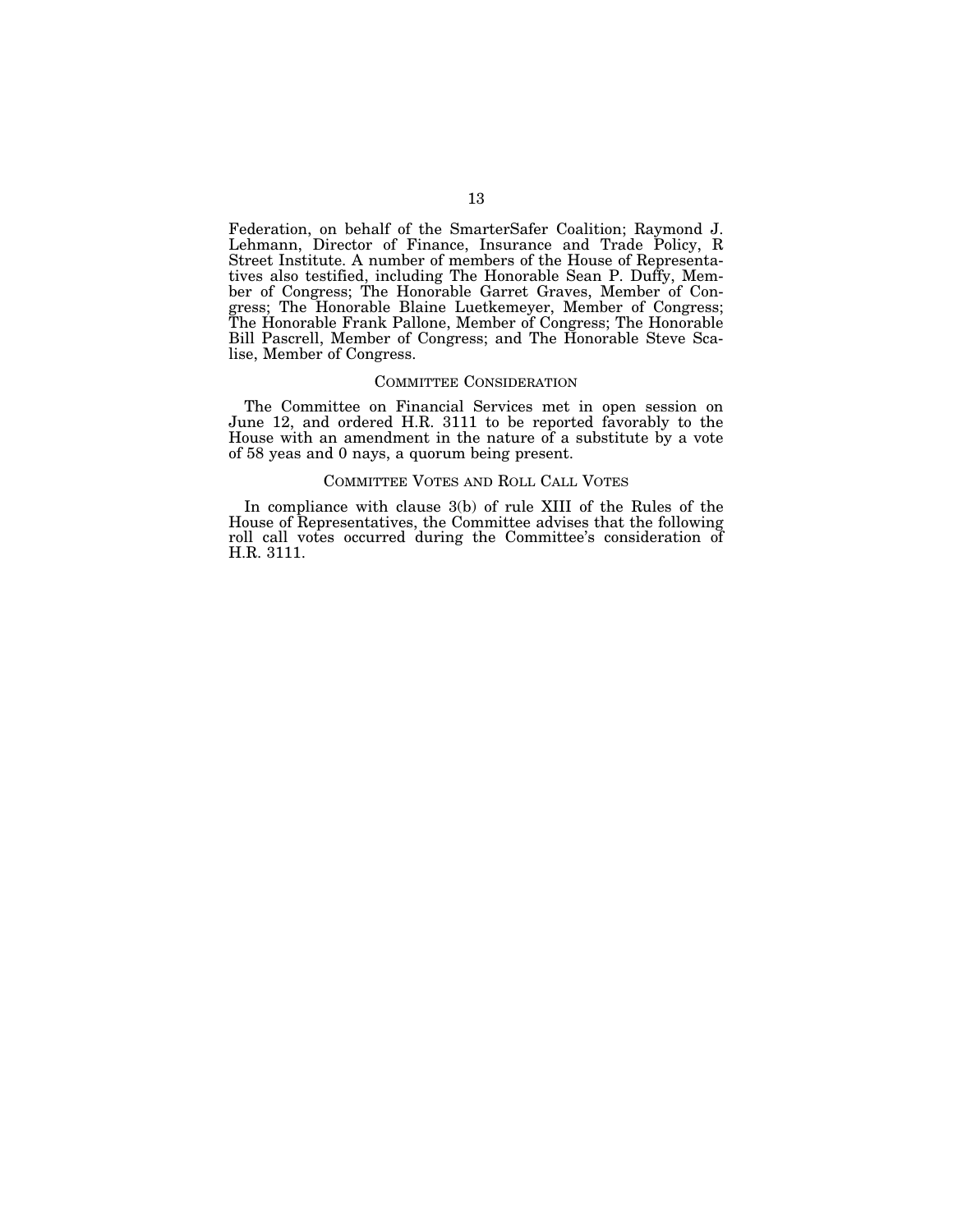| Present         | Representatives             | Ayes                                | Nays |
|-----------------|-----------------------------|-------------------------------------|------|
|                 | Ms. Waters, Chairwoman      | $\overline{\mathbf{x}}$             |      |
|                 | Mrs. Maloney                | $\overline{x}$                      |      |
|                 | Ms. Velázquez               |                                     |      |
|                 | Mr. Sherman                 | $\frac{\overline{X}}{\overline{X}}$ |      |
|                 | Mr. Meeks                   |                                     |      |
|                 | Mr. Clay                    | $\overline{x}$                      |      |
|                 | Mr. Scott                   | $\overline{\mathbf{x}}$             |      |
|                 | Mr. Green                   | $\overline{\mathbf{x}}$             |      |
|                 | Mr. Cleaver                 | $\overline{\mathbf{x}}$             |      |
|                 | Mr. Perlmutter              | $\overline{x}$                      |      |
|                 | Mr. Himes                   | $\overline{\mathbf{x}}$             |      |
|                 | Mr. Foster                  | $\overline{\mathbf{x}}$             |      |
|                 | Mrs. Beatty                 | $\overline{\text{x}}$               |      |
|                 | Mr. Heck                    | $\overline{\mathrm{x}}$             |      |
|                 | Mr. Vargas                  | $\overline{\mathbf{x}}$             |      |
|                 | Mr. Gottheimer              | Χ                                   |      |
|                 | Mr. Gonzalez (TX)           | $\bar{\text{x}}$                    |      |
|                 | Mr. Lawson                  | $\overline{\mathbf{x}}$             |      |
|                 | Mr. San Nicolas             |                                     |      |
|                 | Ms. Tlaib                   | X                                   |      |
|                 | Ms. Porter                  | Χ                                   |      |
|                 | Ms. Axne                    | $\overline{\mathbf{x}}$             |      |
|                 | Mr. Casten                  | $\overline{\mathbf{x}}$             |      |
|                 | Ms. Pressley                | $\overline{\mathbf{x}}$             |      |
|                 | Mr. McAdams                 | $\overline{\mathbf{x}}$             |      |
|                 | Ms. Ocasio-Cortez           | $\bar{\text{x}}$                    |      |
|                 | Ms. Wexton                  | $\overline{\mathbf{x}}$             |      |
|                 | Mr. Lynch                   | $\overline{\mathbf{x}}$             |      |
|                 | Ms. Gabbard                 |                                     |      |
|                 | Ms. Adams                   | X                                   |      |
|                 | Ms. Dean                    | $\overline{x}$                      |      |
|                 | Mr. Garcia (IL)             | $\overline{\mathrm{x}}$             |      |
|                 | Ms. Garcia (TX)             | Χ                                   |      |
|                 | Mr. Phillips                | $\overline{\mathbf{x}}$             |      |
| $\overline{34}$ |                             |                                     |      |
|                 | Mr. McHenry, Ranking Member | $\overline{\mathbf{x}}$             |      |
|                 | Ms. Wagner                  | $\bar{\text{x}}$                    |      |
|                 | Mr. King                    | $\overline{\text{x}}$               |      |
|                 | Mr. Lucas                   | $\overline{x}$                      |      |
|                 | Mr. Posey                   | $\overline{\text{x}}$               |      |
|                 | Mr. Luetkemeyer             | $\overline{\mathbf{x}}$             |      |
|                 | Mr. Huizenga                | X                                   |      |
|                 | Mr. Duffy                   | $\overline{\mathbf{x}}$             |      |
|                 | Mr. Stivers                 | $\overline{\mathbf{x}}$             |      |
|                 | Mr. Barr                    | $\overline{x}$                      |      |
|                 | Mr. Tipton                  | $\overline{\mathbf{x}}$             |      |
|                 | Mr. Williams                | $\overline{\mathbf{x}}$             |      |
|                 | Mr. Hill                    | $\overline{x}$                      |      |
|                 | Mr. Emmer                   |                                     |      |
|                 | Mr. Zeldin                  | $\frac{\overline{x}}{\overline{x}}$ |      |
|                 | Mr. Loudermilk              | $\overline{\mathbf{x}}$             |      |
|                 | Mr. Mooney                  | $\overline{\mathbf{x}}$             |      |
|                 | Mr. Davidson                | $\overline{x}$                      |      |
|                 | Mr. Budd                    | $\overline{x}$                      |      |
|                 |                             |                                     |      |
|                 | Mr. Kustoff                 | $\overline{\text{x}}$               |      |
|                 | Mr. Hollingsworth           | $\overline{\mathbf{x}}$             |      |
|                 | Mr. Gonzalez (OH)           | $\overline{\mathbf{x}}$             |      |
|                 | Mr. Rose                    | $\overline{x}$                      |      |
|                 | Mr. Steil                   | $\overline{\textbf{x}}$             |      |
|                 | Mr. Gooden                  | $\overline{\text{x}}$               |      |
|                 | Mr. Riggleman               | $\overline{\mathbf{x}}$             |      |
| 26              |                             |                                     |      |

**Committee on Financial Services**<br>Full Committee<br>116th Congress (1st Session)

Date: 6/12/2019

Measure: Final passage of H.R. 13111, as amended

| Agreed<br>To  | Yes | No   | Prsnt | Wdrn |
|---------------|-----|------|-------|------|
|               |     |      |       |      |
| Voice<br>Vote |     | Ayes |       | Nays |
|               |     |      |       |      |

| Record |                  |
|--------|------------------|
| Vote   |                  |
|        | 58 Ayes - 0 Noes |
|        |                  |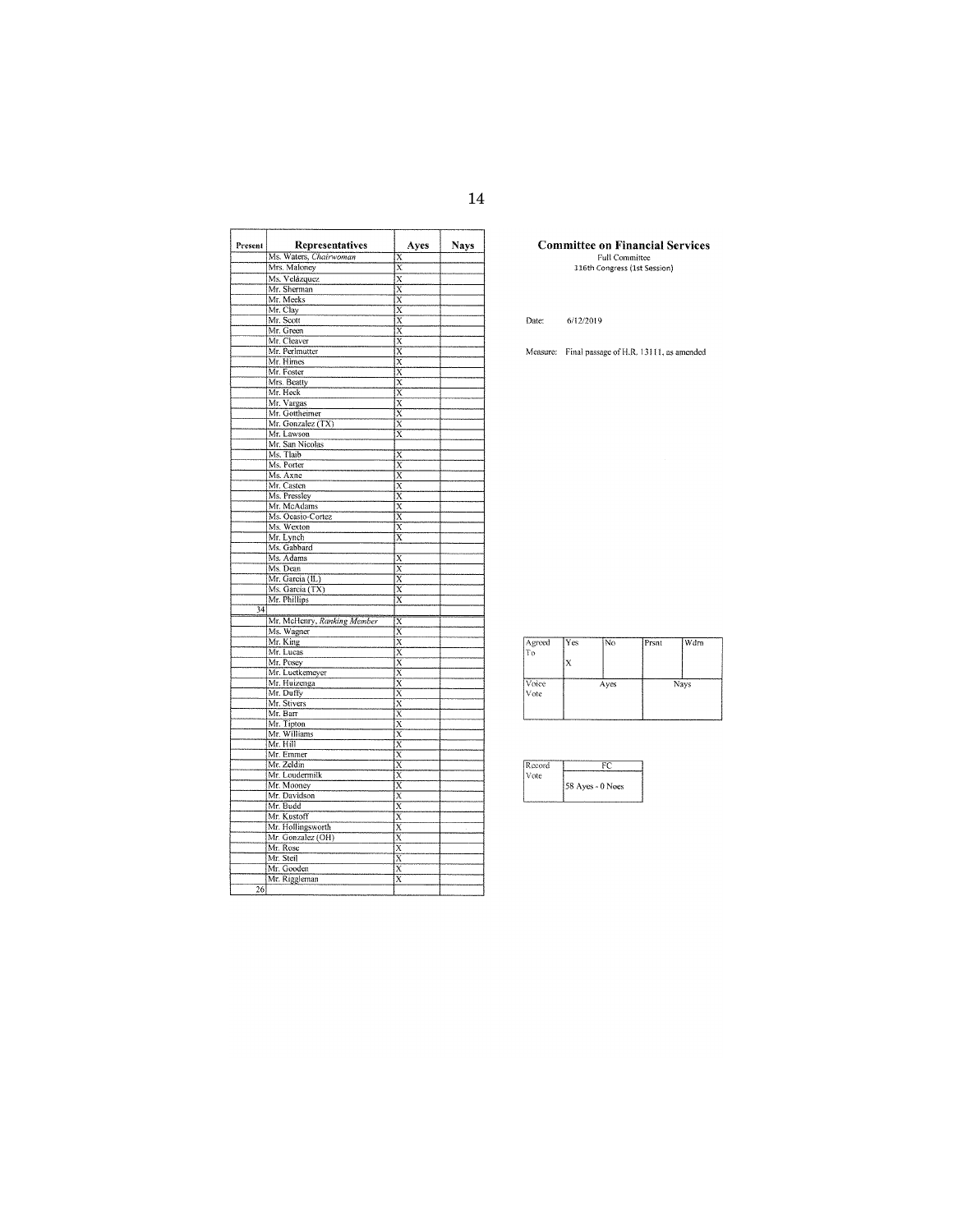# STATEMENT OF OVERSIGHT FINDINGS AND RECOMMENDATIONS OF THE COMMITTEE

In compliance with clause  $3(c)(1)$  of rule XIII and clause  $2(b)(1)$ of rule X of the Rules of the House of Representatives, the Committee's oversight findings and recommendations are reflected in the descriptive portions of this report.

### STATEMENT OF PERFORMANCE GOALS AND OBJECTIVES

Pursuant to clause  $(3)(c)$  of rule XIII of the Rules of the House of Representatives, the goals of H.R. 3111 are to ensure that the administration of claims under the National Flood Insurance Program are improved.

# NEW BUDGET AUTHORITY AND CBO COST ESTIMATE

Pursuant to clause 3(c)(2) of rule XIII of the Rules of the House of Representatives and section 308(a) of the *Congressional Budget Act of 1974,* and pursuant to clause 3(c)(3) of rule XIII of the Rules of the House of Representatives and section 402 of the *Congressional Budget Act of 1974*, the Committee has received the following estimate for H.R. 3111 from the Director of the Congressional Budget Office:

# U.S. CONGRESS, CONGRESSIONAL BUDGET OFFICE, *Washington, DC, September 18, 2019.*

Hon. MAXINE WATERS,

*Chairwoman, Committee on Financial Services, House of Representatives, Washington, DC.* 

DEAR MADAM CHAIRWOMAN: The Congressional Budget Office has prepared the enclosed cost estimate for H.R. 3111, the National Flood Insurance Program Administrative Reform Act of 2019.

If you wish further details on this estimate, we will be pleased to provide them. The CBO staff contact is Jon Sperl.

Sincerely,

PHILLIP L. SWAGEL, *Director.* 

Enclosure.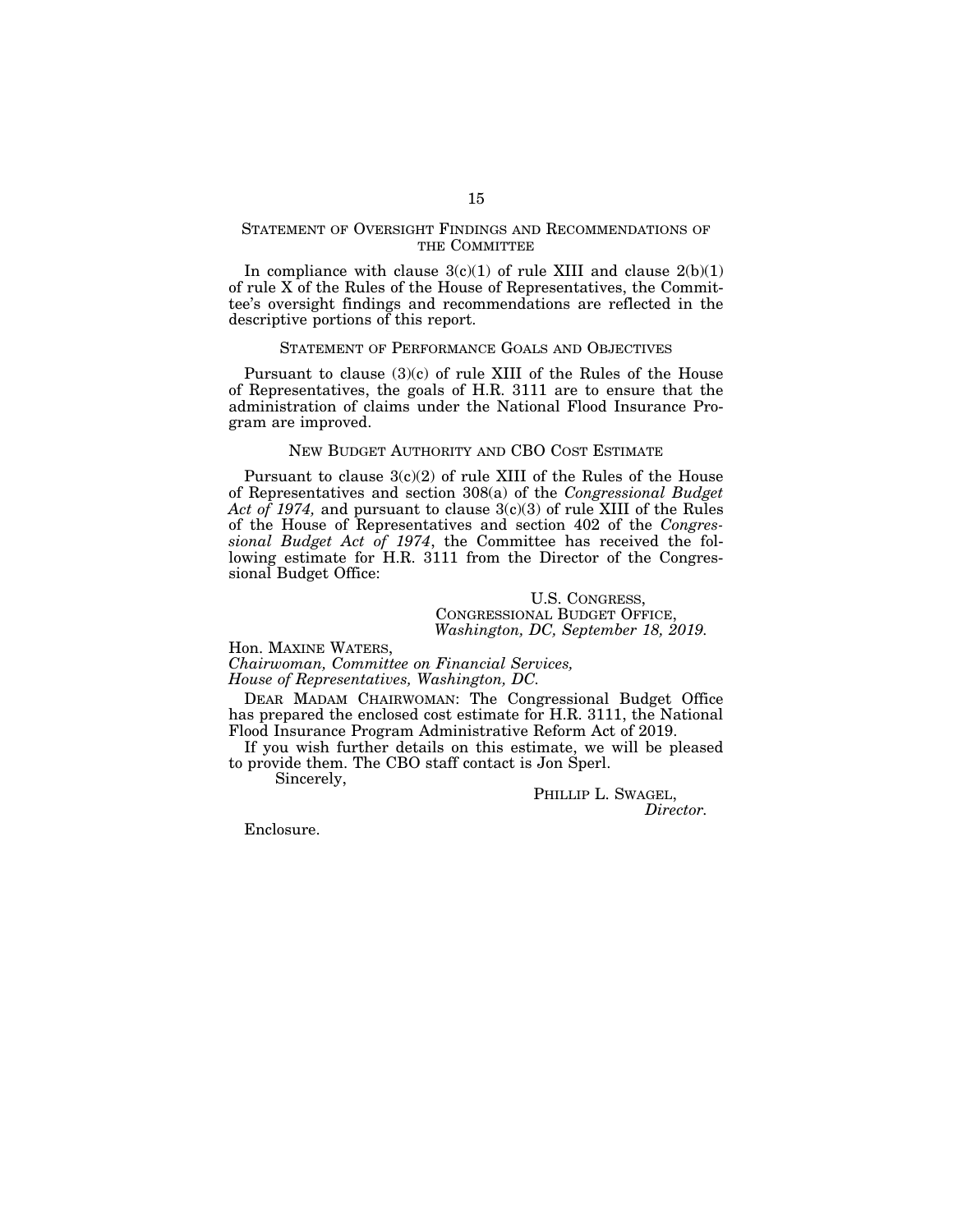| of 2019<br>As ordered reported by the House Committee on Financial Services on June 11, 2019 |            |                                     |                                  |                        |    |  |
|----------------------------------------------------------------------------------------------|------------|-------------------------------------|----------------------------------|------------------------|----|--|
| By Fiscal Year, Millions of Dollars                                                          | 2019       |                                     | 2019-2024                        | 2019-2029              |    |  |
| <b>Direct Spending (Outlays)</b>                                                             | Λ          |                                     |                                  |                        |    |  |
| <b>Revenues</b>                                                                              | Ð          |                                     | 0                                |                        |    |  |
| Increase or Decrease (-)<br>in the Deficit                                                   | Λ<br>0     |                                     | ÷                                |                        |    |  |
| <b>Spending Subject to</b><br><b>Appropriation (Outlays)</b>                                 |            |                                     | 16                               | not estimated          |    |  |
| Statutory pay-as-you-go<br>procedures apply?                                                 | <b>Yes</b> |                                     |                                  | <b>Mandate Effects</b> |    |  |
| Increases on-budget deficits in any<br>of the four consecutive 10-year                       | No         | Contains intergovernmental mandate? |                                  |                        | No |  |
| periods beginning in 2030?                                                                   |            |                                     | Contains private-sector mandate? |                        |    |  |

H.R. 3111 would direct the Federal Emergency Management Agency (FEMA) to make several administrative changes to the National Flood Insurance Program (NFIP) related to determinations for paying claims, processing timelines, and other matters. The costs of administering the NFIP are covered by annual appropriations. The premiums that property owners pay for flood insurance and payments for claims are classified as direct spending.

Assuming appropriation of the necessary amounts, CBO estimates that implementing H.R. 3111 would cost \$16 million over the 2020–2024 period, mostly to cover the costs of processing appeals of denied claims and an advisory committee on flood insurance. The costs of the legislation (detailed in Table 1) fall within budget function 450 (community and regional development).

TABLE 1.—ESTIMATED INCREASES IN SPENDING SUBJECT TO APPROPRIATION UNDER H.R. 3111

| By fiscal year, millions of dollars- |      |      |      |      |      |           |
|--------------------------------------|------|------|------|------|------|-----------|
| 2019                                 | 2020 | 2021 | 2022 | 2023 | 2024 | 2019-2024 |
|                                      |      |      |      |      |      | 16        |
|                                      |      |      |      |      |      | 16        |

H.R. 3111 would change the process for policyholders to appeal claims that have been denied. Under current law, policyholders with a denied claim who subsequently file suit against their insurance carrier cannot appeal the denial of that claim.<sup>1</sup> H.R. 3111 would require policyholders to administratively appeal denied claims before filing suit against their carrier or FEMA, and would pause the one-year statute of limitations on filing suit while FEMA considers an administrative appeal. The bill also would require FEMA to issue a decision within 120 days of the policy holder filing an appeal. Consequently, CBO expects that the number of appeals filed would increase significantly and that FEMA's appeals branch

 $1$  Under the NFIP, Private insurance companies issue and service most policies purchased by policyholders and receive a fee from the FEMA for administering those services. The NFIP covers the actuarial risk of paying cla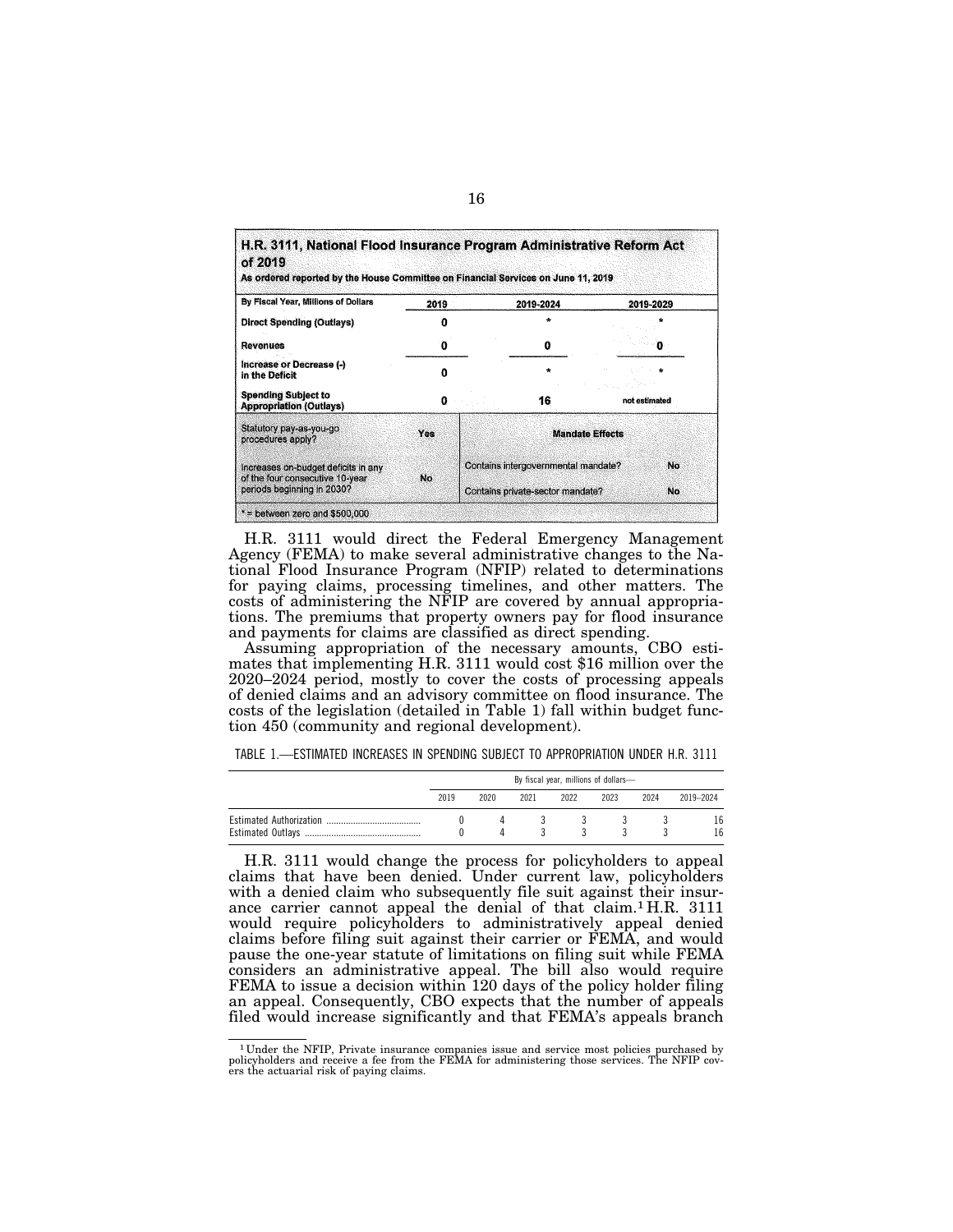would require additional resources to process that higher number of appeals in a timely manner. Using information from FEMA about the number of appeals filed under current law, CBO estimates that the cost to handle the increased number of appeals would be \$2 million a year over the 2020–2024 period. Those costs would be for an additional nine employees and for contract support.

H.R. 3111 also would establish a flood insurance advisory committee, to include members from the federal government and the private sector. The committee would be responsible for reviewing and making recommendations on several different aspects of the NFIP. Using information from FEMA about the costs of operating a similar committee, CBO estimates that implementing this provision would cost about \$1 million per year over the 2020–2024 period for staff, consultants, travel, and other expenses.

The bill would direct the Government Accountability Office to complete two studies on the NFIP. Based on the cost of similar studies, CBO estimates that those studies would cost \$1 million in 2020.

Finally, H.R. 3111 would authorize FEMA to create a pilot program through the end of 2024 that would allow private insurance companies who partner with FEMA to sell and service NFIP policies (known in the program as Write Your Own, or WYO, insurance companies) to inspect properties with NFIP insurance for pre-existing structural conditions that could result in the denial of an NFIP claim and to provide that information to the property owner and FEMA.

FEMA would impose a surcharge on each policy to account for any administrative costs faced by the WYO companies to complete those inspections. Thus, the net effect on direct spending would be negligible because any additional costs associated with completing those inspections would be offset by additional NFIP collections.

The CBO staff contact for this estimate is Jon Sperl. The estimate was reviewed by H. Samuel Papenfuss, Deputy Assistant Director for Budget Analysis.

### COMMITTEE COST ESTIMATE

Clause  $3(d)(1)$  of rule XIII of the Rules of the House of Representatives requires an estimate and a comparison of the costs that would be incurred in carrying out H.R. 3111. However, clause  $3(d)(2)(B)$  of that rule provides that this requirement does not apply when the committee has included in its report a timely submitted cost estimate of the bill prepared by the Director of the Congressional Budget Office under section 402 of the *Congressional Budget Act.* 

### UNFUNDED MANDATE STATEMENT

Pursuant to Section 423 of the *Congressional Budget and Impoundment Control Act* (as amended by Section 101(a)(2) of the *Unfunded Mandates Reform Act,* Pub. L. 104–4), the Committee adopts as its own the estimate of federal mandates regarding H.R. 3111, as amended, prepared by the Director of the Congressional Budget Office.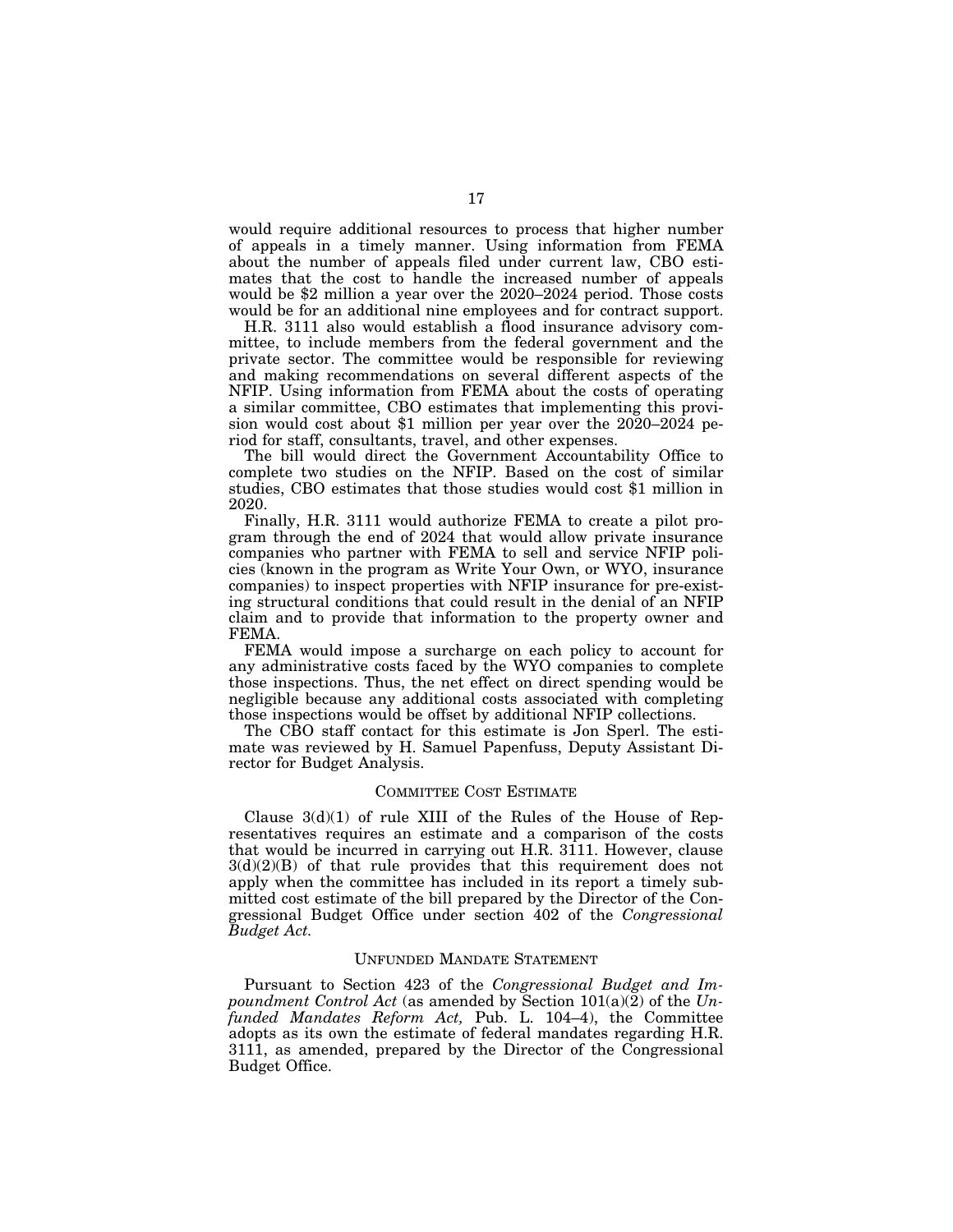### ADVISORY COMMITTEE

No advisory committees within the meaning of section 5(b) of the Federal Advisory Committee Act were created by this legislation.

# APPLICATION OF LAW TO THE LEGISLATIVE BRANCH

Pursuant to section 102(b)(3) of the *Congressional Accountability Act,* Pub. L. No. 104–1, H.R. 3111, as amended, does not apply to terms and conditions of employment or to access to public services or accommodations within the legislative branch.

# EARMARK STATEMENT

In accordance with clause 9 of rule XXI of the Rules of the House of Representatives, H.R. 3111 does not contain any congressional earmarks, limited tax benefits, or limited tariff benefits as described in clauses  $9(e)$ ,  $9(f)$ , and  $9(g)$  of rule XXI.

### DUPLICATION OF FEDERAL PROGRAMS

Pursuant to clause  $3(c)(5)$  of rule XIII of the Rules of the House of Representatives, the Committee states that no provision of H.R. 3111 establishes or reauthorizes a program of the Federal Government known to be duplicative of another federal program, a program that was included in any report from the Government Accountability Office to Congress pursuant to section 21 of Public Law 111–139, or a program related to a program identified in the most recent Catalog of Federal Domestic Assistance.

#### CHANGES TO EXISTING LAW

In compliance with clause 3(e) of rule XIII of the Rules of the House of Representatives, changes in existing law made by the bill, H.R. 3111, as reported, are shown as follows:

### CHANGES IN EXISTING LAW MADE BY THE BILL, AS REPORTED

In compliance with clause 3(e) of rule XIII of the Rules of the House of Representatives, changes in existing law made by the bill, as reported, are shown as follows (existing law proposed to be omitted is enclosed in black brackets, new matter is printed in italic, and existing law in which no change is proposed is shown in roman):

# **NATIONAL FLOOD INSURANCE ACT OF 1968**

\* \* \* \* \* \* \*

# TITLE XIII—NATIONAL FLOOD INSURANCE

\* \* \* \* \* \* \*

# CHAPTER I—THE NATIONAL FLOOD INSURANCE PROGRAM

\* \* \* \* \* \* \*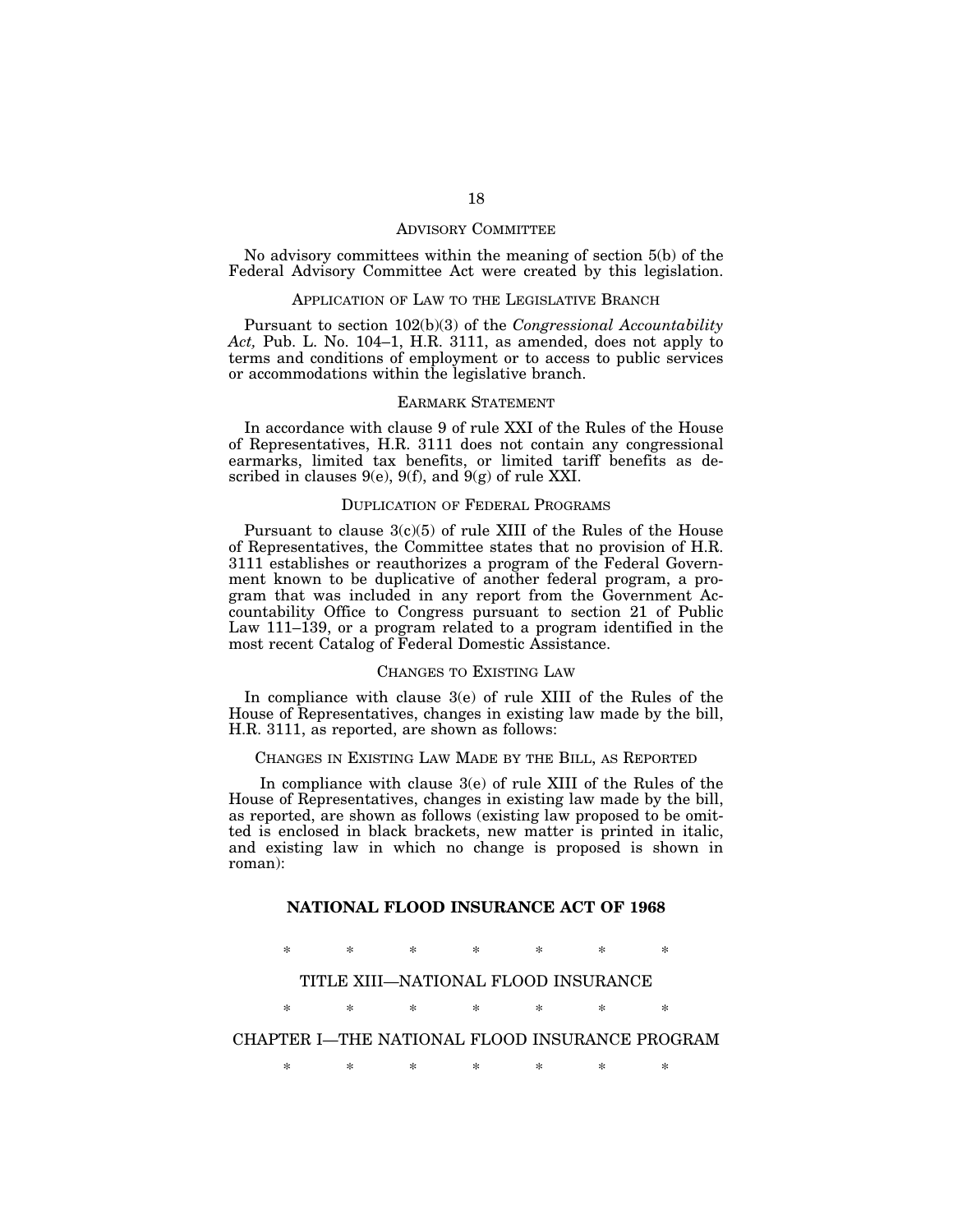SEC. 1310. (a) To carry out the flood insurance program authorized by this title, the Administrator shall establish in the Treasury of the United States a National Flood Insurance Fund (hereinafter referred to as the "fund") which shall be an account separate from any other accounts or funds available to the Administrator and shall be available as described in subsection (f), without fiscal year limitation (except as otherwise provided in this section)—

(1) for making such payments as may, from time to time, be required under section 1334;

 $(2)$  to pay reinsurance claims under the excess loss reinsurance coverage provided under section 1335;

(3) to repay to the Secretary of the Treasury such sums as may be borrowed from him (together with interest) in accordance with the authority provided in section 1309;

(4) to the extent approved in appropriations Acts, to pay any administrative expenses of the flood insurance and floodplain management programs (including the costs of mapping activities under section 1360);

(5) for the purposes specified in subsection (d) under the conditions provided therein;

(6) for carrying out the program under section 1315(b);

(7) for transfers to the National Flood Mitigation Fund, but only to the extent provided in section 1367(b)(1); and

(8) for carrying out section 1363(f).

(b) The fund shall be credited with—

(1) such funds borrowed in accordance with the authority provided in section 1309 as may from time to time be deposited in the fund;

(2) premiums, fees, or other charges which may be paid or collected in connection with the excess loss reinsurance coverage provided under section 1335;

 $(3)$  such amounts as may be advanced to the fund from appropriations in order to maintain the fund in an operative condition adequate to meet its liabilities;

(4) interest which may be earned on investments of the fund pursuant to subsection (c);

 $(5)$  such sums as are required to be paid to the Administrator under section 1308(d); and

(6) receipts from any other operations under this title (including premiums under the conditions specified in subsection (d), and salvage proceeds, if any, resulting from reinsurance coverage).

(c) If, after—

 $(1)$  all outstanding obligations of the fund have been liquidated, and

(2) any outstanding amounts which may have been advanced to the fund from appropriations authorized under section 1376(a)(2)(B) have been credited to the appropriation from which advanced, with interest accrued at the rate, prescribed under section 15(e) of the Federal Flood Insurance Act of 1956, as in effect immediately prior to the enactment of this title,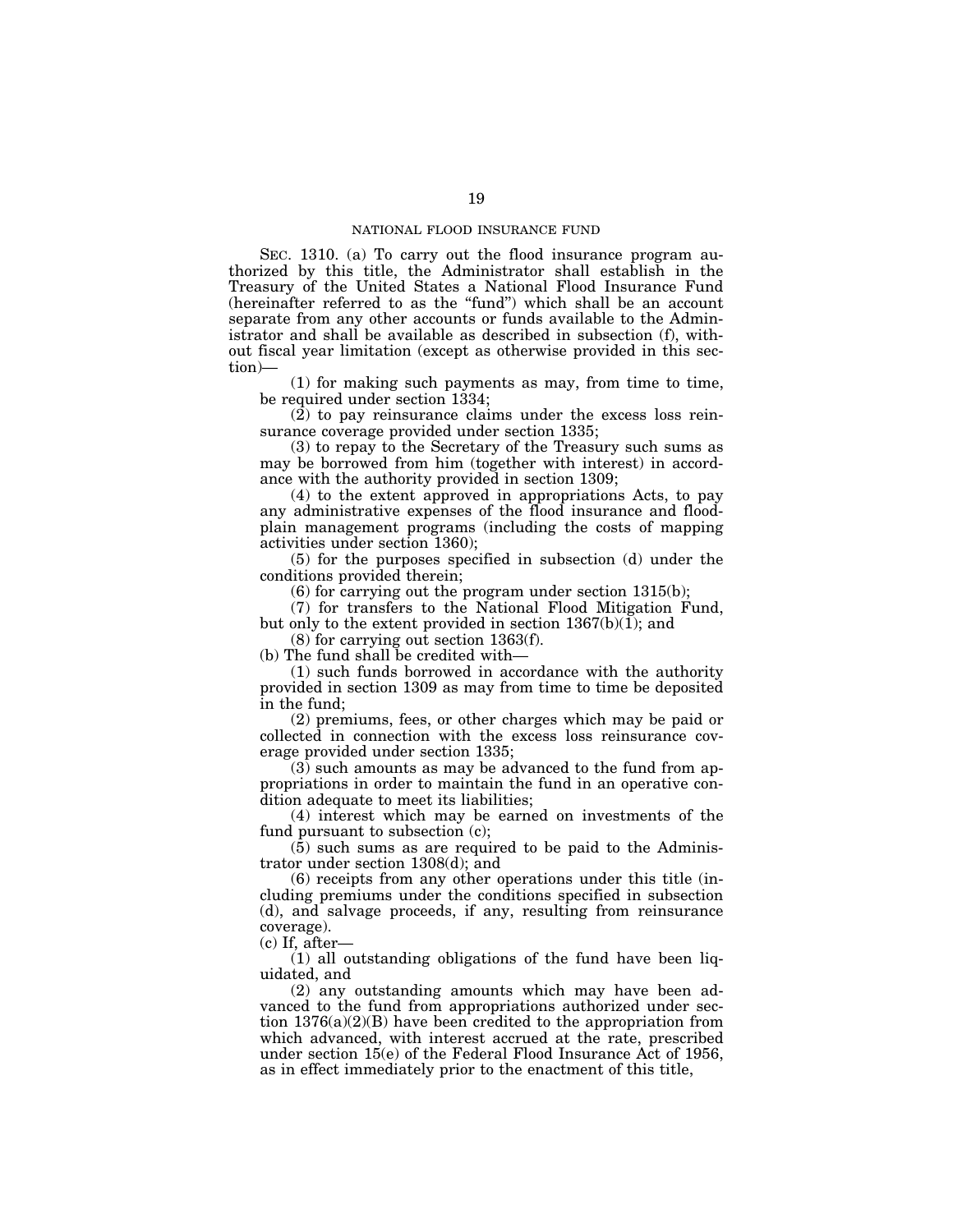the Administrator determines that the moneys of the fund are in excess of current needs, he may request the investment of such amounts as he deems advisable by the Secretary of the Treasury in obligations issued or guaranteed by the United States.

(d) In the event the Administrator makes a determination in accordance with the provisions of section 1340 that operation of the flood insurance program, in whole or in part, should be carried out through the facilities of the Federal Government, the fund shall be available for all purposes incident thereto, including—

(1) cost incurred in the adjustment and payment of any claims for losses, and

(2) payment of applicable operating costs set forth in the schedules prescribed under section 1311,

for so long as the program is so carried out, and in such event any premiums paid shall be deposited by the Administrator to the credit of the fund.

(e) An annual business-type budget for the fund shall be prepared, transmitted to the Congress, considered, and enacted in the manner prescribed by sections 9103 and 9104 of title 31, United States Code, for wholly-owned Government corporations.

(f) The Fund shall be available, with respect to any fiscal year beginning on or after October 1, 1981, only to the extent approved in appropriation Acts; except that the fund shall be available for the purpose described in subsection  $(d)(1)$  without such approval.

*(g) CREDITING OF RESERVE FUND AMOUNTS.—Funds collected pursuant to section 1310A may be credited to the Fund under this section to be available for the purpose described in subsection (d)(1).* 

\* \* \* \* \* \* \*

### OPERATING COSTS AND ALLOWANCES

SEC. 1311. (a) The Administrator shall from time to time negotiate with appropriate representatives of the insurance industry for the purpose of establishing—

(1) a current schedule of operating costs applicable both to risk-sharing insurance companies and other insurers and to insurance companies and other insurers, insurance agents and brokers, and insurance adjustment organizations participating on other than a risk-sharing basis, and

(2) a current schedule of operating allowances applicable to risk-sharing insurance companies and other insurers,

which may be payable in accordance with the provisions of chapter II, and such schedules shall from time to time be prescribed in regulations.

(b) For purposes of subsection (a)—

(1) the term ''operating costs'' ' shall (without limiting such term) include—

(A) expense reimbursements covering the direct, actual and necessary expenses incurred in connection with selling and servicing flood insurance coverage;

(B) reasonable compensation payable for selling and servicing flood insurance coverage, or commissions or service fees paid to producers;

(C) loss adjustment expenses; and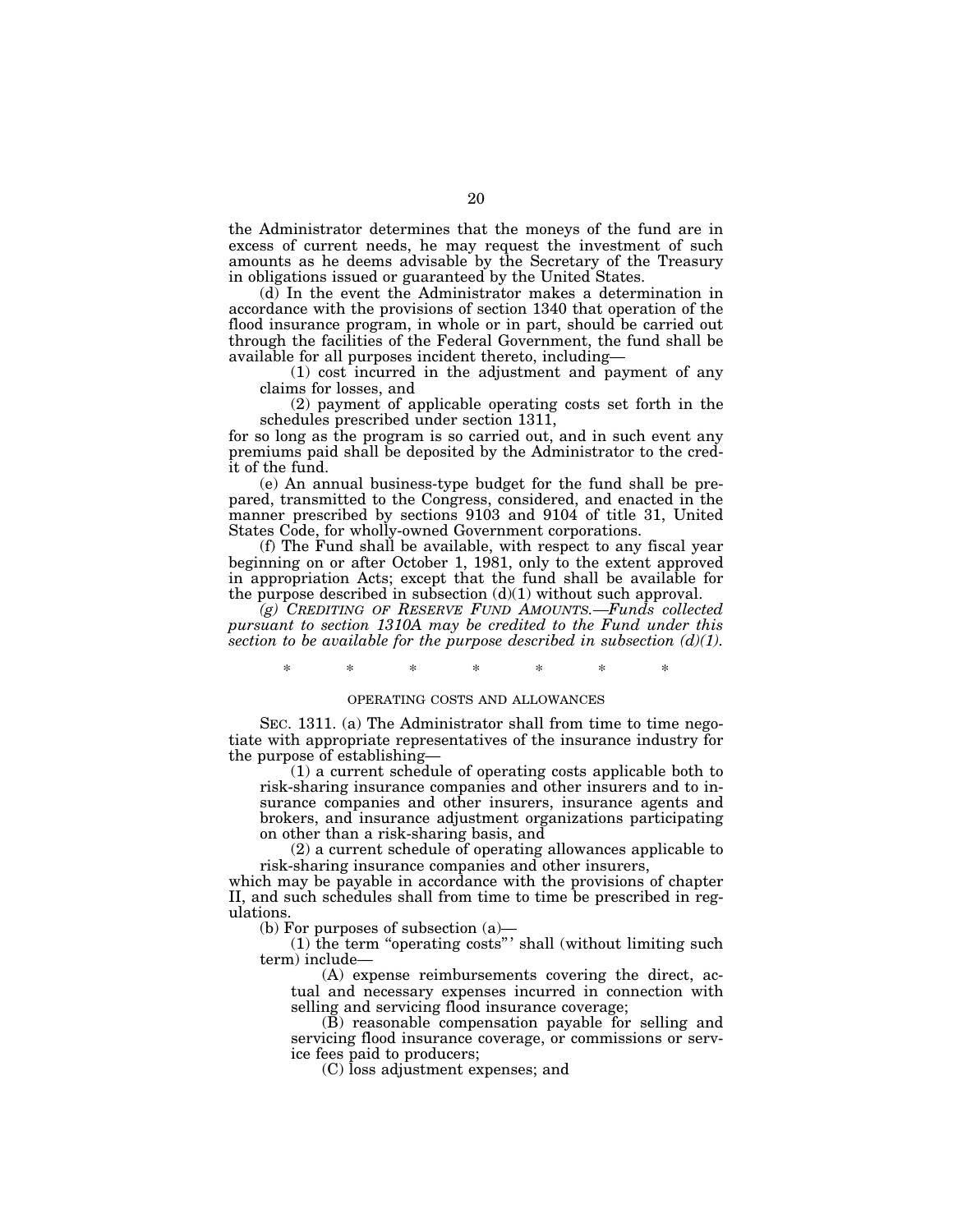(D) other direct, actual, and necessary expenses which the Administrator finds are incurred in connection with selling or servicing flood insurance coverage; and

(2) the term ''operating allowances''' shall (without limiting such term) include amounts for profit and contingencies which the Administrator finds reasonable and necessary to carry out the purposes of this title.

*(c) PILOT PROGRAM FOR INVESTIGATION OF PREEXISTING STRUC-*

*(1) VOLUNTARY PROGRAM.—The Administrator shall carry out a pilot program under this subsection to provide for companies participating in the Write Your Own program (as such term is defined in section 1370(a) (42 U.S.C. 4121(a))) to investigate preexisting structural conditions of insured properties and potentially insured properties that could result in the denial of a claim under a policy for flood insurance coverage under this title in the event of a flood loss to such property. Participation in the pilot program shall be voluntary on the part of Write Your Own companies.* 

*(2) INVESTIGATION OF PROPERTIES.—Under the pilot program under this subsection, a Write Your Own company participating in the program shall—* 

*(A) provide in policies for flood insurance coverage under this title covered by the program that, upon the request of the policyholder, the company shall provide for—* 

*(i) an investigation of the property covered by such policy, using common methods, to determine whether preexisting structural conditions are present that could result in the denial of a claim under such policy for flood losses; and* 

*(ii) if such investigation is not determinative, an on-site inspection of the property to determine whether such preexisting structural conditions are present;* 

*(B) upon completion of an investigation or inspection pursuant to subparagraph (A) that determines that such a preexisting structural condition is present or absent, submit a report to the policyholder and Administrator describing the condition; and* 

*(C) impose a surcharge on each policy described in subparagraph (A) in such amount that the Administrator determines is appropriate to cover the costs of investigations and inspections performed pursuant to such policies and reimburse Write Your Own companies participating in the program under this subsection for such costs.* 

*(3) INTERIM REPORT.—Not later than December 31, 2023, the Administrator shall submit a report to the Committee on Financial Services of the House of Representatives and the Committee on Banking, Housing, and Urban Affairs of the Senate describing the operation of the pilot program to that date.* 

*(4) SUNSET.—The Administrator may not provide any policy for flood insurance described in paragraph (2)(A) after December 31, 2024.* 

*(5) FINAL REPORT.—Not later than March 31, 2025, the Administrator shall submit a final report regarding the pilot program under this section to the Committee on Financial Services*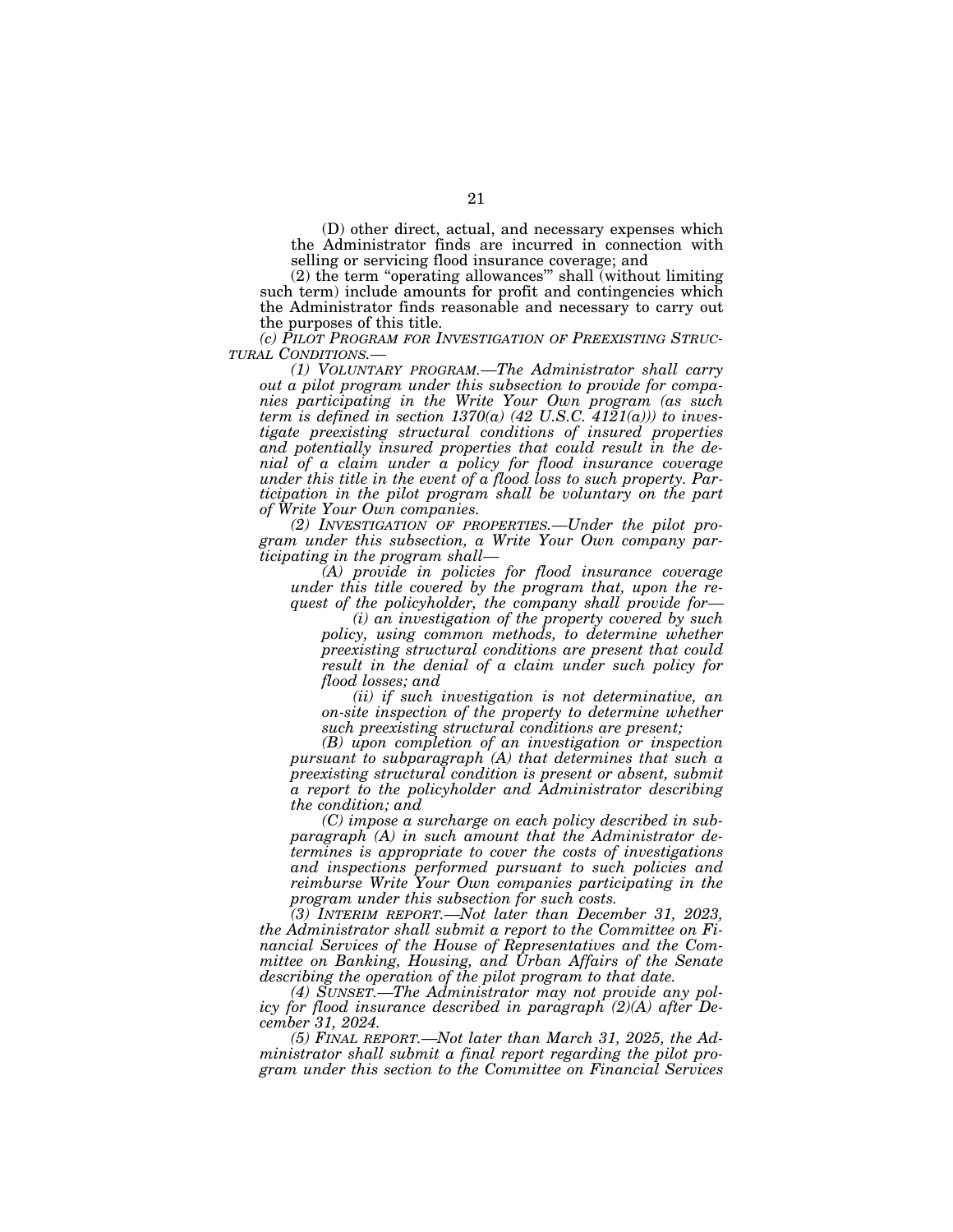*of the House of Representatives and the Committee on Banking, Housing, and Urban Affairs of the Senate. The report shall include any findings and recommendations of the Administrator regarding the pilot program.* 

#### PAYMENT OF CLAIMS

SEC. 1312. (a) IN GENERAL.—**[The Administrator]** Subject to *other provisions of this section, the Administrator* is authorized to prescribe regulations establishing the general method or methods by which proved and approved claims for losses may be adjusted and paid for any damage to or loss of property which is covered by flood insurance made available under the provisions of this title.

(b) MINIMUM ANNUAL DEDUCTIBLE.—<br>(1) PRE-FIRM PROPERTIES.—For any structure which is covered by flood insurance under this title, and on which construction or substantial improvement occurred on or before December 31, 1974, or before the effective date of an initial flood insurance rate map published by the Administrator under section 1360 for the area in which such structure is located, the minimum annual deductible for damage to such structure shall be—

(A) \$1,500, if the flood insurance coverage for such structure covers loss of, or physical damage to, such structure in an amount equal to or less than \$100,000; and

 $(B)$  \$2,000, if the flood insurance coverage for such structure covers loss of, or physical damage to, such structure in an amount greater than \$100,000.

(2) POST-FIRM PROPERTIES.—For any structure which is covered by flood insurance under this title, and on which construction or substantial improvement occurred after December 31, 1974, or after the effective date of an initial flood insurance rate map published by the Administrator under section 1360 for the area in which such structure is located, the minimum<br>annual deductible for damage to such structure shall be—

(A)  $$1,000$ , if the flood insurance coverage for such structure covers loss of, or physical damage to, such struc-

ture in an amount equal to or less than \$100,000; and (B) \$1,250, if the flood insurance coverage for such structure covers loss of, or physical damage to, such structure in an amount greater than \$100,000.

(c) PAYMENT OF CLAIMS TO CONDOMINIUM OWNERS.—The Administrator may not deny payment for any damage to or loss of property which is covered by flood insurance to condominium owners who purchased such flood insurance separate and apart from the flood insurance purchased by the condominium association in which such owner is a member, based solely, or in any part, on the flood insurance coverage of the condominium association or others on the overall property owned by the condominium association.

*(d) DEADLINE FOR APPROVAL OF CLAIMS.—* 

*(1) IN GENERAL.—The Administrator shall provide that, in the case of any claim for damage to or loss of property under flood insurance coverage made available under this title, an initial determination regarding approval of a claim for payment or disapproval of the claim be made, and notification of such determination be provided to the insured making such claim,*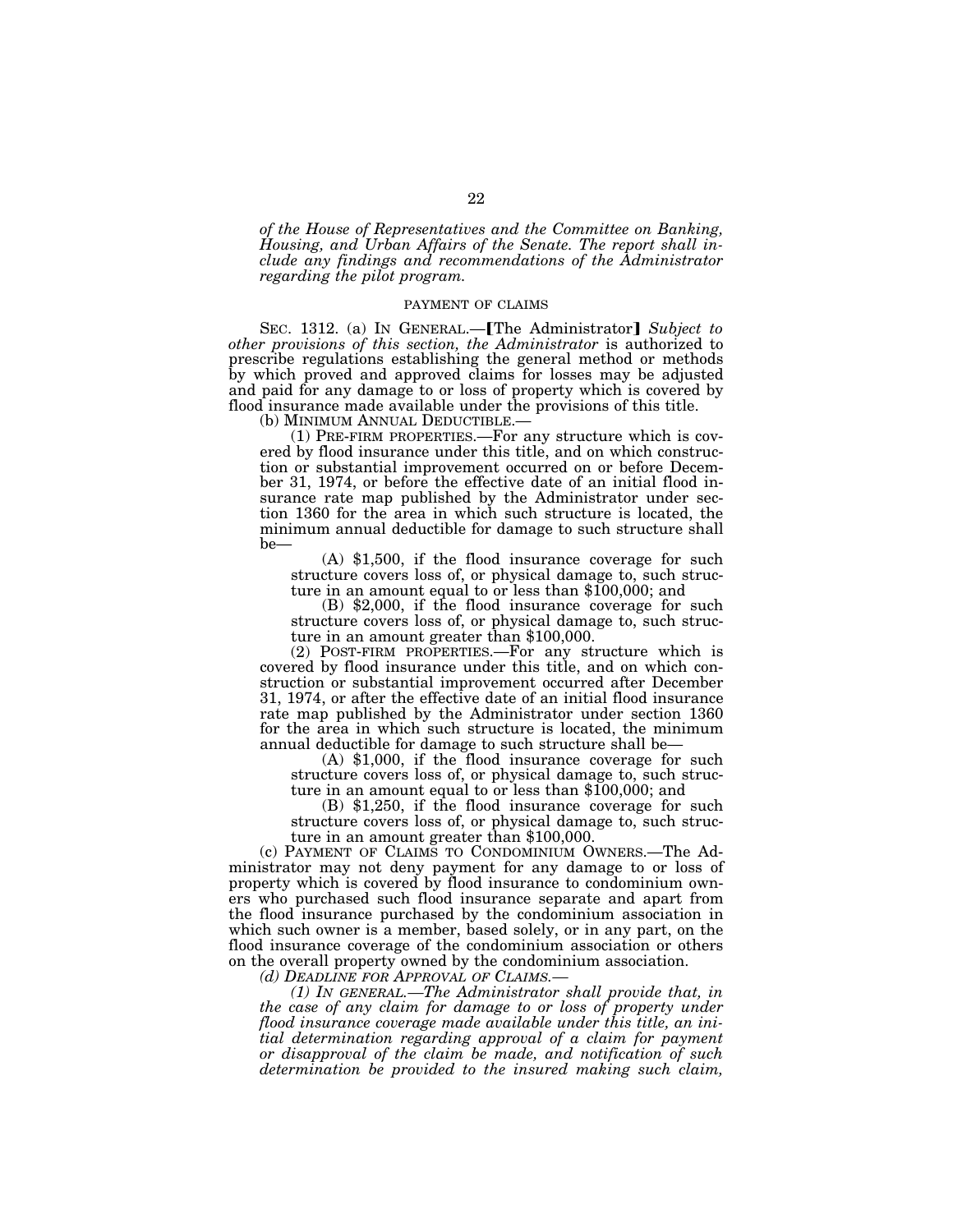*not later than the expiration of the 120-day period (as such period may be extended pursuant to paragraph (2)) beginning upon the day on which the policyholder submits a signed proof of loss detailing the damage and amount of the loss. Payment of approved claims shall be made as soon as possible after such approval.* 

*(2) EXTENSION OF DEADLINE.—The Administrator shall—* 

*(A) provide that the period referred to in paragraph (1) may be extended by additional successive periods of 30 days in cases where extraordinary circumstances are demonstrated; and* 

*(B) establish, by regulation, criteria for demonstrating such extraordinary circumstances.* 

*(e) USE OF TECHNICAL ASSISTANCE REPORTS.—When adjusting claims for any damage to or loss of property which is covered by flood insurance made available under this title, the Administrator may rely upon technical assistance reports, as such term is defined in section 1312A, only if such reports are final and are prepared in compliance with applicable State and Federal laws regarding professional licensure and conduct.* 

#### *SEC. 1312A. DISCLOSURE OF TECHNICAL ASSISTANCE REPORTS.*

*(a) IN GENERAL.—Notwithstanding section 552a of title 5, United States Code, upon request by a policyholder, the Administrator shall provide a true, complete, and unredacted copy of any technical assistance report that the Administrator relied upon in adjusting and paying for any damage to or loss of property insured by the policyholder and covered by flood insurance made available under this title. Such disclosures shall be in addition to any other right of disclosure otherwise made available pursuant such section 552a or any other provision of law.* 

*(b) DIRECT DISCLOSURE BY WRITE YOUR OWN COMPANIES AND DIRECT SERVICING AGENTS.—A Write Your Own company or direct servicing agent in possession of a technical assistance report subject to disclosure under subsection (a) may disclose such technical assistance report without further review or approval by the Administrator.* 

*(c) DEFINITIONS.—For purposes of this section, the following definitions shall apply:* 

*(1) POLICYHOLDER.—The term ''policyholder'' means a person or persons shown as an insured on the declarations page of a policy for flood insurance coverage sold pursuant to this title.* 

*(2) TECHNICAL ASSISTANCE REPORT.—The term ''technical assistance report'' means a report created for the purpose of furnishing technical assistance to an insurance claims adjuster assigned by the National Flood Insurance Program, including by engineers, surveyors, salvors, architects, and certified public accounts.* 

\* \* \* \* \* \* \*

#### **FADVISORY COMMITTEE**

**[SEC. 1318.** (a) The Administrator shall appoint a flood insurance advisory committee without regard to the provisions of title 5, United States Code, governing appointments in the competitive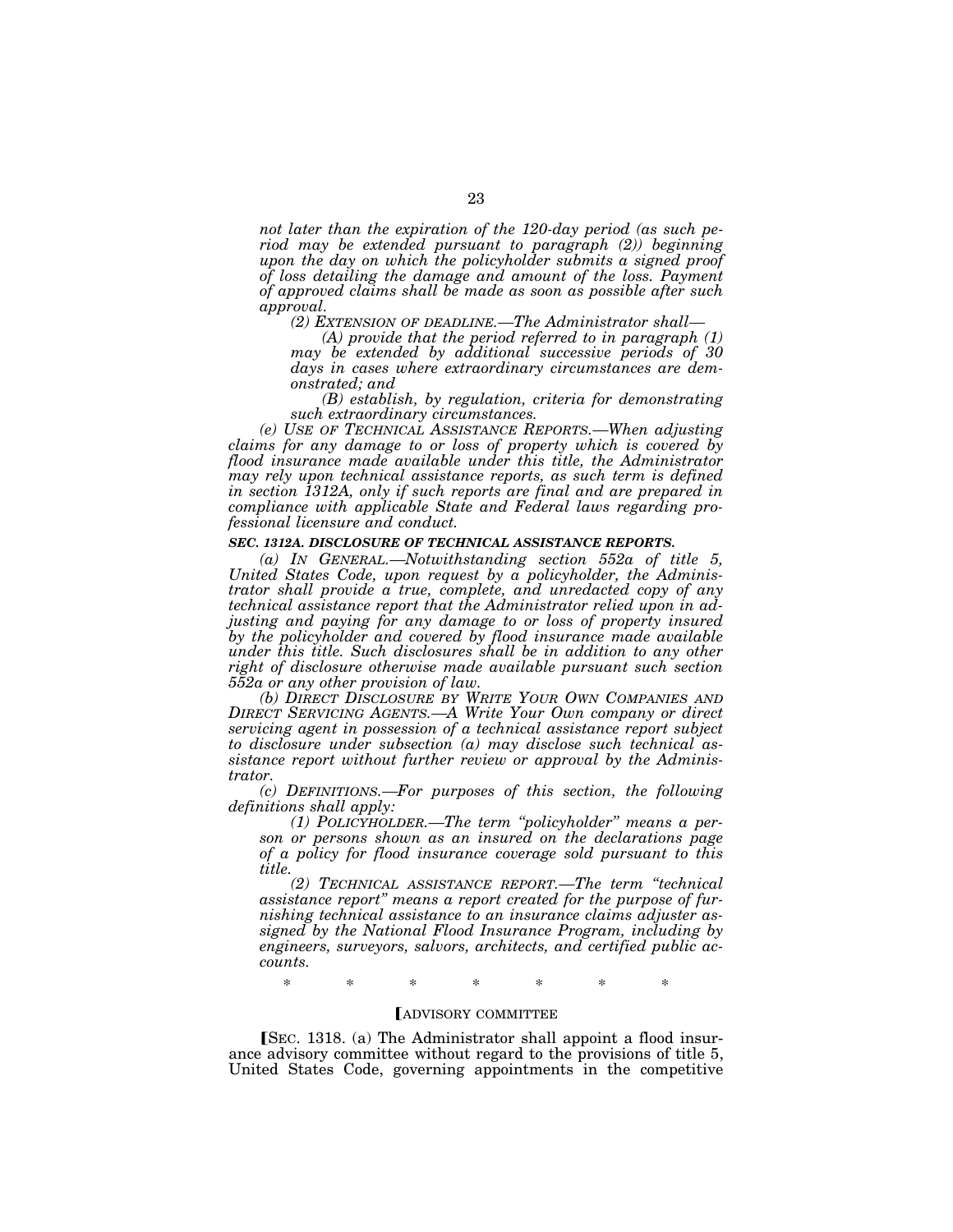service, and such committee shall advise the Administrator in the preparation of any regulations prescribed in accordance with this title and with respect to policy matters arising in the administration of this title, and shall perform such other responsibilities as the Administrator may, from time to time, assign to such committee.

ø(b) Such committee shall consist of not more than fifteen persons and such persons shall be selected from among representatives of—

 $\Gamma(1)$  the insurance industry,

 $(2)$  State and local governments,

 $(3)$  lending institutions,

 $(4)$  the homebuilding industry, and

 $(5)$  the general public.

ø(c) Members of the committee shall, while attending conferences or meetings thereof, be entitled to receive compensation at a rate fixed by the Administrator but not exceeding \$100 per day, including traveltime, and while so serving away from their homes or regular places of business they may be allowed travel expenses, including per diem in lieu of subsistence, as is authorized under section 5703 of title 5, United States Code, for persons in the Government service employed intermittently.

# *SEC. 1318. FEDERAL FLOOD INSURANCE ADVISORY COMMITTEE.*

*(a) ESTABLISHMENT.—There is established an advisory committee to be known as the Federal Flood Insurance Advisory Committee (in this section referred to as the ''Committee'').* 

*(b) MEMBERSHIP.—* 

*(1) MEMBERS.—The Committee shall consist of—* 

*(A) the Administrator of the Federal Emergency Management Agency (in this section referred to as the ''Administrator''), or the designee thereof; and* 

*(B) additional members appointed by the Administrator or the designee of the Administrator, who shall include—* 

*(i) three representatives of Write Your Own companies;* 

*(ii) one individual who served in the past, or is currently serving, as an insurance regulator of a State, the District of Columbia, the Commonwealth of Puerto Rico, Guam, the Commonwealth of the Northern Mariana Islands, the Virgin Islands, American Samoa, or any federally-recognized Indian tribe;* 

*(iii) one representative of the financial or insurance sectors who is involved in risk transfers, including reinsurance, resilience bonds, and other insurance-linked securities;* 

*(iv) one actuary with demonstrated high-level knowledge of catastrophic risk insurance;* 

*(v) two insurance agents or brokers with demonstrated experience with the sale of flood insurance under the National Flood Insurance Program, one of whom shall have demonstrated expertise in the challenges in insuring low-income communities;* 

*(vi) one insurance claims specialist;*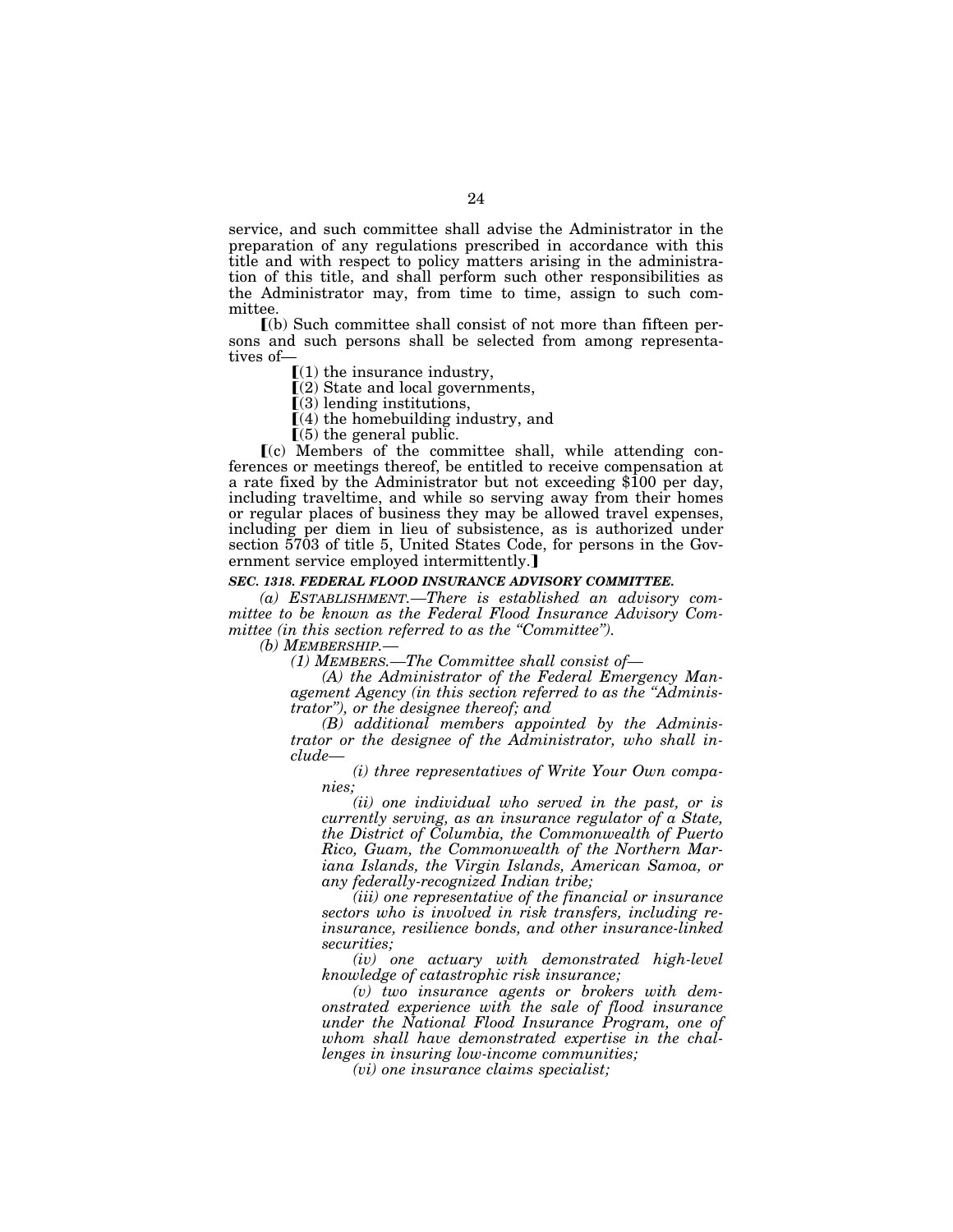*(vii) one representative of a recognized consumer advocacy organization; and* 

*(viii) one representative from an academic institution who has demonstrated expertise in insurance.* 

*(2) QUALIFICATIONS.—In appointing members under paragraph (1)(C), the Administrator shall, to the maximum extent practicable, ensure the membership of the Committee has a balance of members reflecting geographic diversity, including representation from areas inland or with coastline identified by the Administrator as at high risk for flooding or as areas having special flood hazards.* 

*(c) DUTIES.—The Administrator shall submit, and the Committee shall review and make recommendations on, matters related to the insurance aspects of the National Flood Insurance Program, including ratemaking, technology to administer insurance, risk assessment, actuarial practices, claims practices, sales and insurance delivery, compensation and allowances, the public-private partnership under the Write Your Own arrangement, general best insurance practices, and any significant changes proposed to be made regarding the operation of the National Flood Insurance Program.* 

*(d) CHAIRPERSON.—The members of the Committee shall elect one member to serve as the chairperson of the Committee (in this section referred to as the ''Chairperson'').* 

*(e) COMPENSATION.—Members of the Committee shall receive no additional compensation by reason of their service on the Committee. Members may be reimbursed by the Federal Government for travel expenses, including per diem in lieu of subsistence, at rates consistent with rates authorized for employees of Federal agencies under subchapter 1 of chapter 57 of title 5, United States Code, while away from home or regular places of business in performance of service for the Committee.* 

*(f) MEETINGS AND ACTIONS.—* 

*(1) IN GENERAL.—The Committee shall meet not less frequently than twice each year at the request of the Chairperson or a majority of its members, and may take action by a vote of the majority of the members in accordance with the Committee's charter.* 

*(2) INITIAL MEETING.—The Administrator, or a person designated by the Administrator, shall request and coordinate the initial meeting of the Committee.* 

*(g) TRANSPARENCY; FACA.—To the greatest extent possible, the Committee shall operate in a transparent manner that adheres to the requirements of the Federal Advisory Committee Act, with the exception that the Committee shall be permitted to freely communicate both during and between meetings under paragraph (f) in a confidential manner to discuss non-public information regarding the operations of the National Flood Insurance Program and other sensitive and non-public issues. If such communication occurs, the Committee shall, to the greatest extent possible, report a summary of such discussions in an appropriate public manner.* 

*(h) STAFF OF FEMA.—Upon the request of the Chairperson, the Administrator may detail, on a nonreimbursable basis, personnel of the Federal Emergency Management Agency to assist the Committee in carrying out its duties.*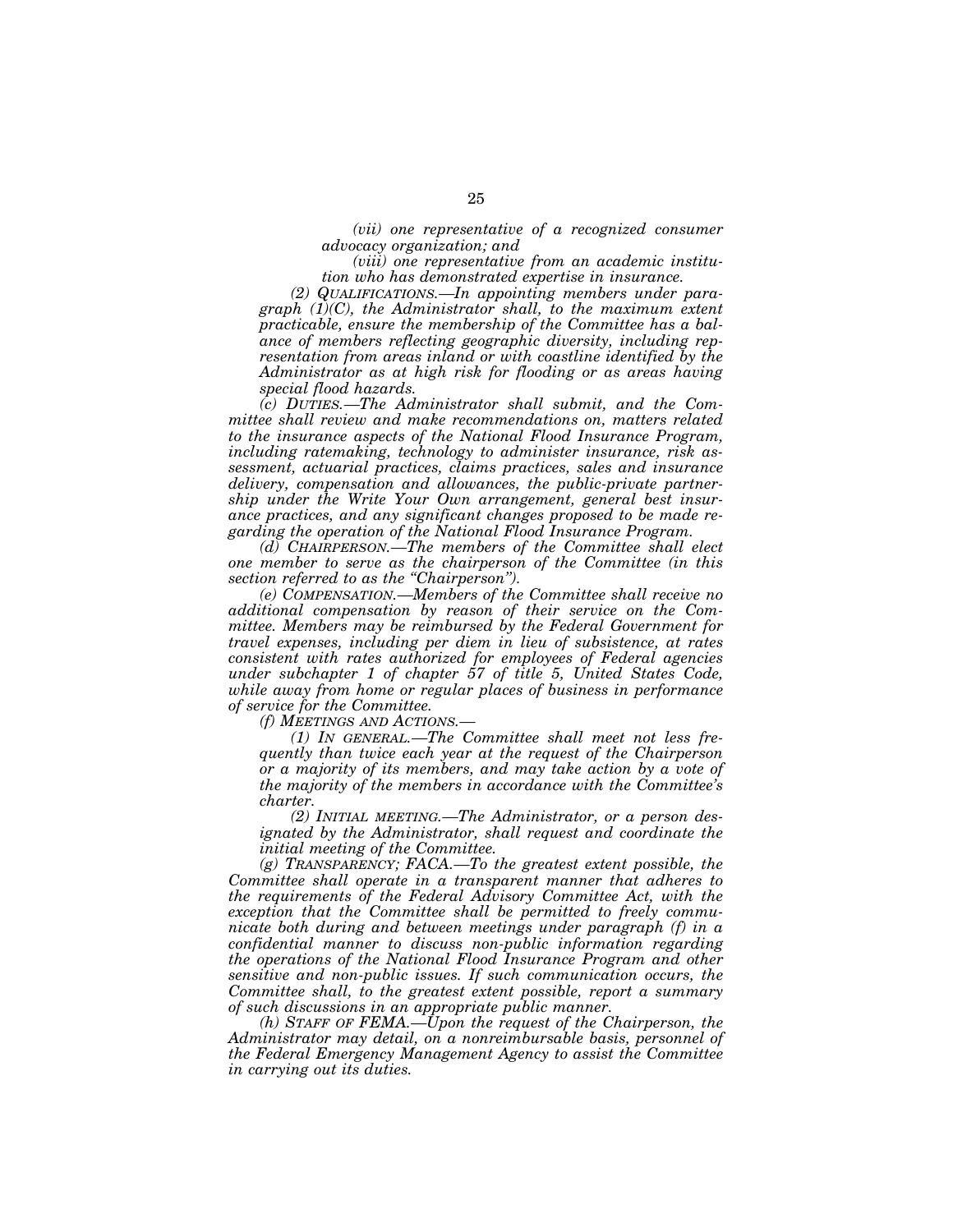*(i) POWERS.—In carrying out this section, the Committee may hold hearings, receive evidence and assistance, provide information, and conduct research, as it considers appropriate.* 

*(j) REPORTS TO CONGRESS.—The Administrator, on an annual basis, shall report to the Committee on Financial Services of the House of Representatives, the Committee on Banking, Housing, and Urban Affairs of the Senate, and the Office of Management and Budget on—* 

*(1) the recommendations made by the Committee;* 

*(2) actions taken by the Federal Emergency Management Agency to address such recommendations to improve the insurance aspects of the national flood insurance program; and* 

*(3) any recommendations made by the Committee that have been deferred or not acted upon, together with an explanatory statement.* 

*(k) RULE OF CONSTRUCTION.—This section shall not be construed to eliminate or alter any requirement on the Administrator associated with the notification or consultation of specified individuals or groups of individuals as required elsewhere by statute.* 

\* \* \* \* \* \* \*

# CHAPTER II—ORGANIZATION AND ADMINISTRATION OF THE FLOOD INSURANCE PROGRAM

\* \* \* \* \* \* \*

PART B—GOVERNMENT PROGRAM WITH INDUSTRY ASSISTANCE

\* \* \* \* \* \* \*

# ADJUSTMENT AND PAYMENT OF CLAIMS AND JUDICIAL REVIEW

SEC. 1341. In the event the program is carried out as provided in section 1340, the Administrator shall be authorized to adjust and make payment of any claims for proved and approved losses covered by flood insurance, and upon the disallowance by the Administrator of any such claims, or upon the refusal of the claimant to accept the amount allowed upon any such claim, the claimant, within one year after the date of mailing of notice of disallowance or partial disallowance by the Administrator, may institute an action against the Administrator on such claim in the United States district court for the district in which the insured property or the major part thereof shall have been situated, and original exclusive jurisdiction is hereby conferred upon such court to hear and determine such action without regard to the amount in controversy. *For purposes of this section, the time from which the Administrator has acknowledged receipt of a request by the policyholder to pursue an appeal of the initial determination regarding approval, disapproval, or amount of payment by the Administrator until the Administrator mails a final determination of such appeal shall not be considered towards the one year statute of limitation under this Act. However, this section shall not be construed as creating any action or remedy not otherwise provided by this title.* 

\* \* \* \* \* \* \*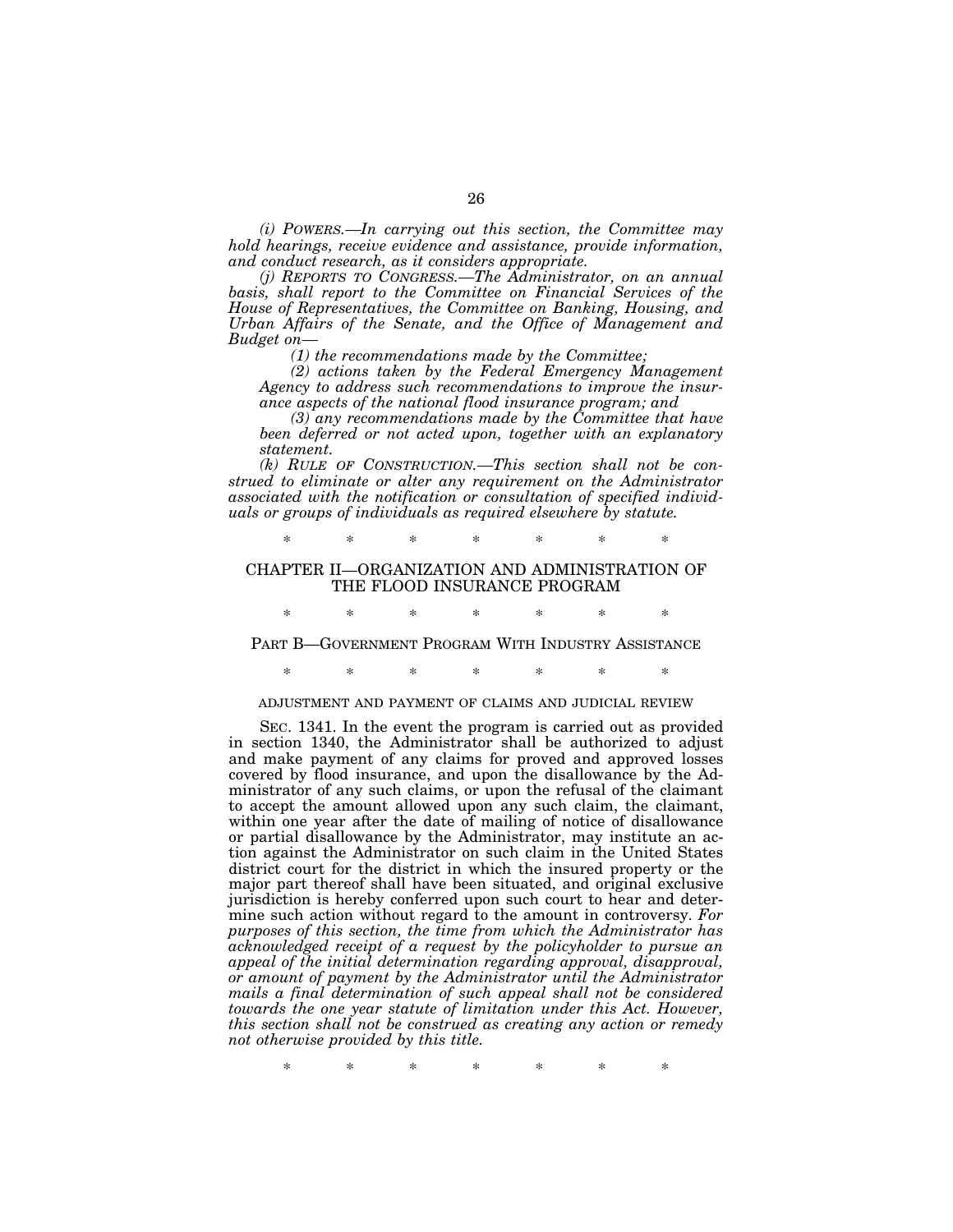# PART C—PROVISIONS OF GENERAL APPLICABILITY \* \* \* \* \* \* \*

# *SEC. 1349. PENALTIES FOR FRAUD AND FALSE STATEMENTS IN THE NATIONAL FLOOD INSURANCE PROGRAM.*

*(a) PROHIBITED ACTS.—A person shall not knowingly make a false, fictitious, or fraudulent statement, production, or submission in connection with the proving or adjusting of a claim for flood insurance coverage made available under this Act. Such prohibited acts include—* 

*(1) knowingly forging an engineering report, claims adjustment report or technical assistance report used to support a claim determination;* 

*(2) knowingly making any materially false, fictitious, or fraudulent statement or representation in an engineering report, claims adjustment report, or technical assistance report to support a claim determination that results in a wrongful denial or substantial payment error of flood insurance coverage; and* 

*(3) knowingly submitting a materially false, fictitious, or fraudulent claim that results in wrongful payment of flood insurance coverage.* 

*(b) DEFINITION.—For purposes of this section, the term ''knowingly'' means having actual awareness of the prohibitions under this part and acting deliberately in violation of such prohibitions.* 

*(c) ADMINISTRATIVE REMEDY.—Prior to any legal action being taken related to this section, all administrative remedies shall be exhausted.* 

*(d) RULE OF CONSTRUCTION.—This section shall not be construed—* 

*(1) to prevent the Federal Government from bringing action against a company or individual under applicable statutes, including the False Claims Act; and* 

*(2) as creating any action, private right of action, or remedy not otherwise provided by this title or under Federal law.* 

*(e) STATE ACTION.—Any person found to have violated subsection (a) shall be referred to the appropriate and relevant State licensing agency by the Attorney General.* 

### *SEC. 1350. APPROVAL OF DECISIONS RELATING TO FLOOD INSURANCE COVERAGE.*

*(a) IN GENERAL.—The Administrator shall establish an appeals process to enable holders of a flood insurance policy provided under this title to appeal decisions, with respect to the disallowance, in whole or in part, of any claims for losses covered by flood insurance. Such appeals shall be limited to the claim or portion of the claim disallowed.* 

*(b) APPEAL DECISION.—Upon a decision in an appeal under subsection (a), the Administrator shall provide the policyholder with a written appeal decision. The appeal decision shall explain the Administrator's determination to uphold, modify, or overturn the decision. The Administrator may direct the Write Your Own company to take action necessary to resolve the appeal, to include re-inspection, re-adjustment, or payment, as appropriate.* 

*(c) DEADLINE FOR APPEALS DECISION.— The Administrator shall issue an appeals decision pursuant to subsection (b) not later than the expiration of the 120-day period beginning upon the day*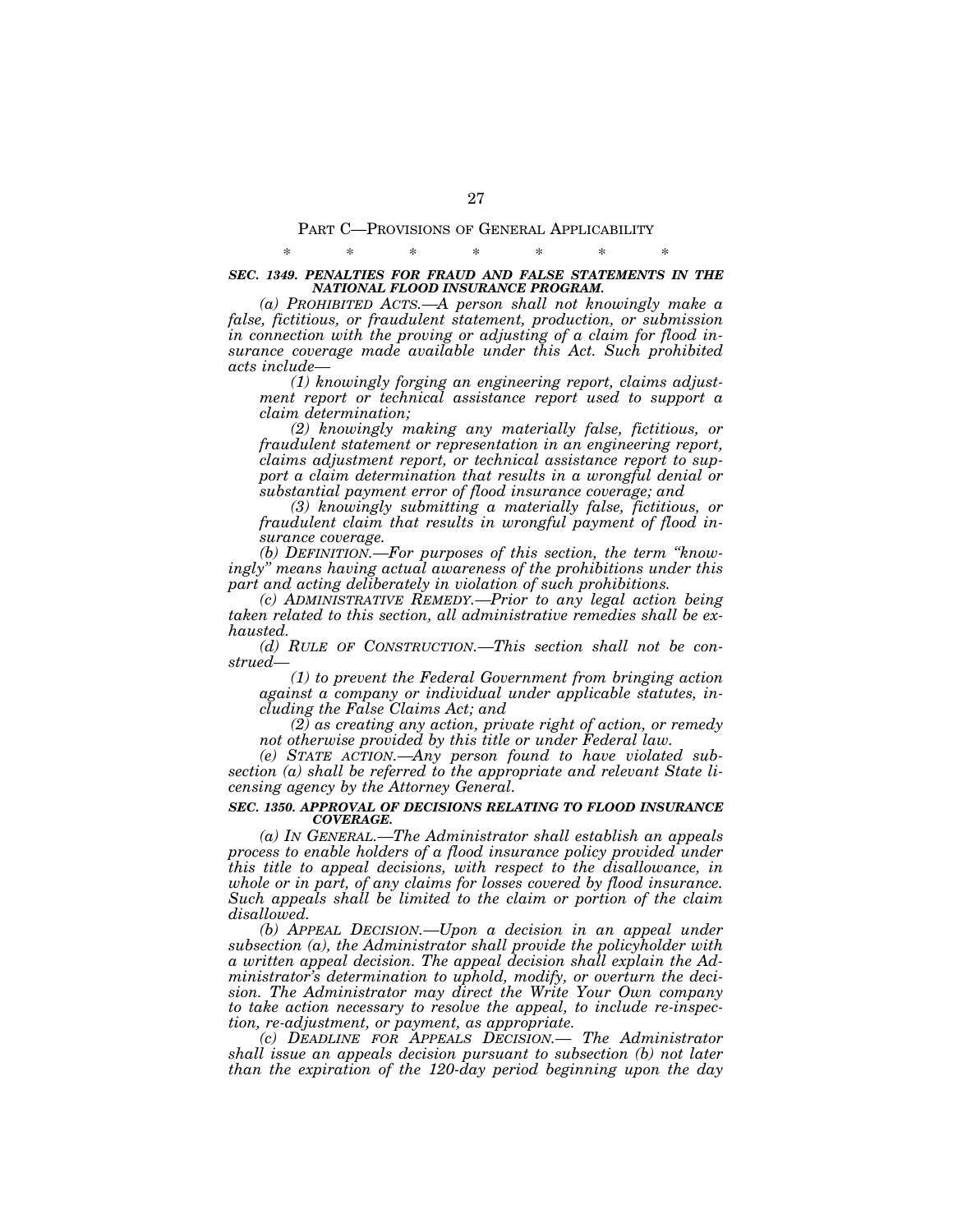*on which the Administrator acknowledges receipt of a request by the policyholder to pursue an appeal of the initial determination regarding approval, disapproval, or amount of payment by the Administrator. In cases where extraordinary circumstances, as established by regulation, are demonstrated, the 120-day period may be extended by additional successive periods of 30 days.* 

*(d) ADMINISTRATIVE REMEDY.—A policyholder shall exhaust all administrative remedies, including submission of disputed claims to appeal under subsection (a), prior to commencing legal action on a disputed claim.* 

*(e) RULES OF CONSTRUCTION.—This section shall not be construed as—* 

*(1) making the Federal Emergency Management Agency or the Administrator a party to the flood insurance contract; or* 

*(2) creating any action or remedy not otherwise provided by this title.* 

*(f) POLICYHOLDER LITIGATION.—This section shall not be construed to prevent a policyholder from bringing legal action against the Federal Emergency Management Agency or a Write Your Own company following the exhaustion of all administrative remedies and pursuant to applicable statute.* 

#### *SEC. 1351. OVERSIGHT OF LITIGATION.*

*(a) OVERSIGHT.—The Administrator shall monitor and oversee litigation conducted by Write Your Own companies arising under contracts for flood insurance sold pursuant to this title, to ensure that—* 

*(1) litigation expenses are reasonable, appropriate, and cost-effective; and* 

*(2) Write Your Own companies comply with guidance and procedures established by the Administrator regarding the conduct of litigation.* 

*(b) DENIAL OF REIMBURSEMENT FOR EXPENSES.—The Administrator may deny reimbursement for litigation expenses that are determined to be unreasonable, excessive, contrary to guidance issued by the Administrator, or outside the scope of any arrangement entered into with a Write Your Own company.* 

*(c) JOINT DEFENSE.—* 

*(1) AUTHORITY.—The Administrator and the Write Your Own companies may enter into, and operate under, a joint defense agreement for any claim or lawsuit, or multiple claims or lawsuits, arising under a contract of flood insurance.* 

*(2) FREE FLOW OF INFORMATION.—Under such joint defense agreement, there may be the free flow of information between the Write Your Own companies, the Administrator, the United States Department of Justice, and legal counsel for the Write Your Own companies for the purpose of litigation coordination and to allow the Administrator to perform oversight responsibility of such litigation.* 

*(3) ARRANGEMENT.— Such joint defense agreement may be included in the Arrangement between the Administrator and the Write Your Own companies.* 

*(4) REGULATIONS.—The Administrator may issue rules or regulations or provide such formal guidance as the Administrator considers necessary and appropriate in order to further*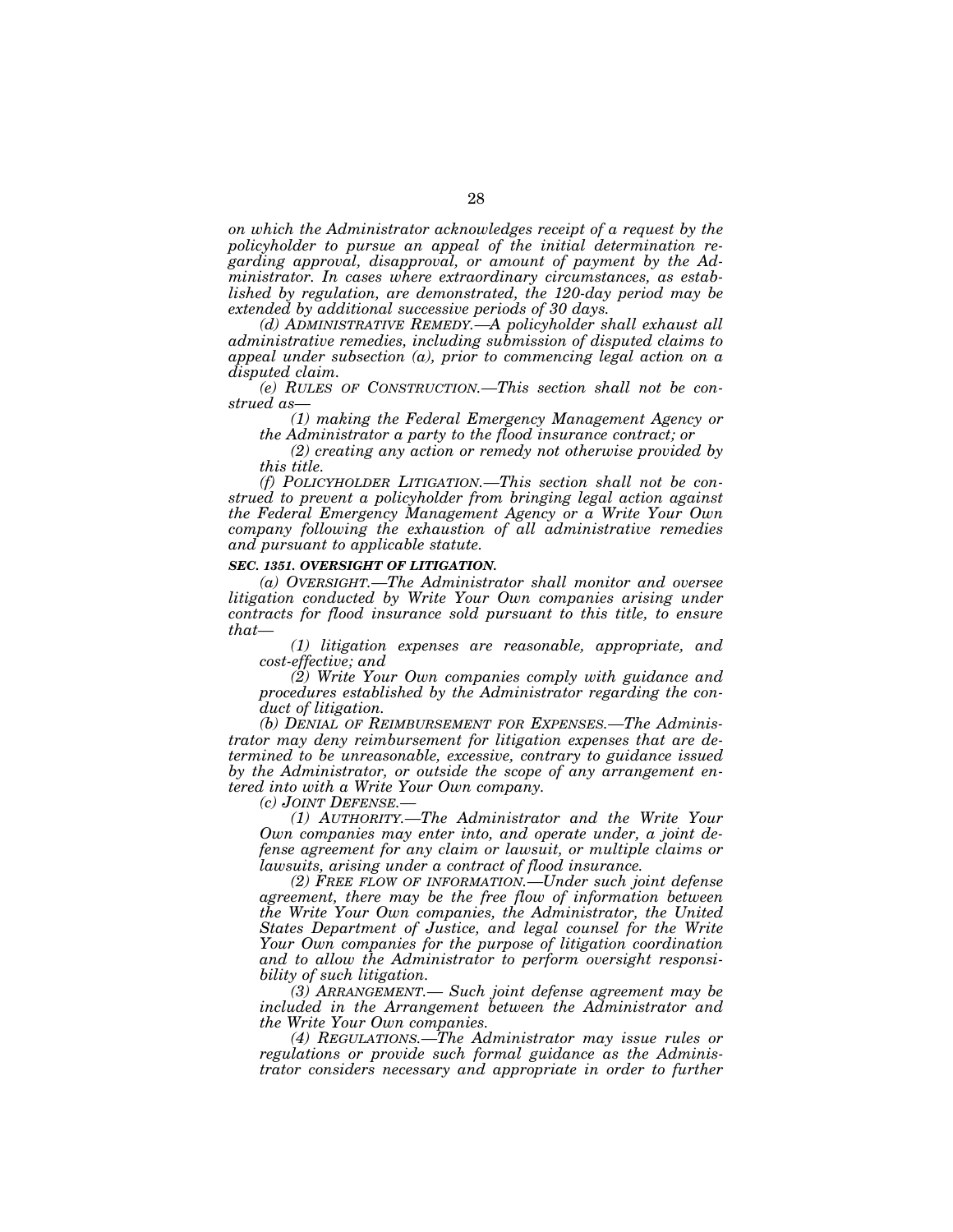*such joint defense agreement with the Write Your Own companies.* 

# *SEC. 1352. PROHIBITION ON HIRING DISBARRED ATTORNEYS.*

*The Administrator may not at any time newly employ in connection with the flood insurance program under this title any attorney who has been suspended or disbarred by any court, bar, or Federal or State agency to which the individual was previously admitted to practice.* 

\* \* \* \* \* \* \*

# CHAPTER IV—APPROPRIATIONS AND MISCELLANEOUS PROVISIONS

#### DEFINITIONS

SEC. 1370. (a) As used in this title—

(1) the term ''flood'' shall have such meaning as may be prescribed in regulations of the Administrator, and may include inundation from rising waters or from the overflow of streams, rivers, or other bodies of water, or from tidal surges, abnormally high tidal water, tidal waves, tsunamis, hurricanes, or other severe storms or deluge;

(2) the terms ''United States''' (when used in a geographic sense) and ''State'' includes the several States, the District of Columbia, the territories and possessions, the Commonwealth of Puerto Rico, and the Trust Territory of the Pacific Islands;

(3) the terms ''insurance company'', ''other insurer'' and "insurance agent or broker" include any organization or person that is authorized to engage in the business of insurance under the laws of any State, subject to the reporting requirements of the Securities Exchange Act of 1934 pursuant to section 13(a) or 15(d) of such Act ( $15 \text{ U.S.C. } 78 \text{m(a)}$  and  $78 \text{o(d)}$ ), or authorized by the Administrator to assume reinsurance on risks insured by the flood insurance program;

(4) the term ''insurance adjustment organization'' includes any organizations and persons engaged in the business of adjusting loss claims arising under insurance policies issued by any insurance company or other insurer;

(5) the term ''person'' includes any individual or group of individuals, corporation, partnership, association, or any other organized group of persons, including State and local governments and agencies thereof;

(6) the term ''Administrator'' means the Administrator of the Federal Emergency Management Agency;

(7) the term ''repetitive loss structure'' means a structure covered by a contract for flood insurance that—

(A) has incurred flood-related damage on 2 occasions, in which the cost of repair, on the average, equaled or exceeded 25 percent of the value of the structure at the time of each such flood event; and

(B) at the time of the second incidence of flood-related damage, the contract for flood insurance contains increased cost of compliance coverage.

(8) the term ''Federal agency lender'' means a Federal agency that makes direct loans secured by improved real estate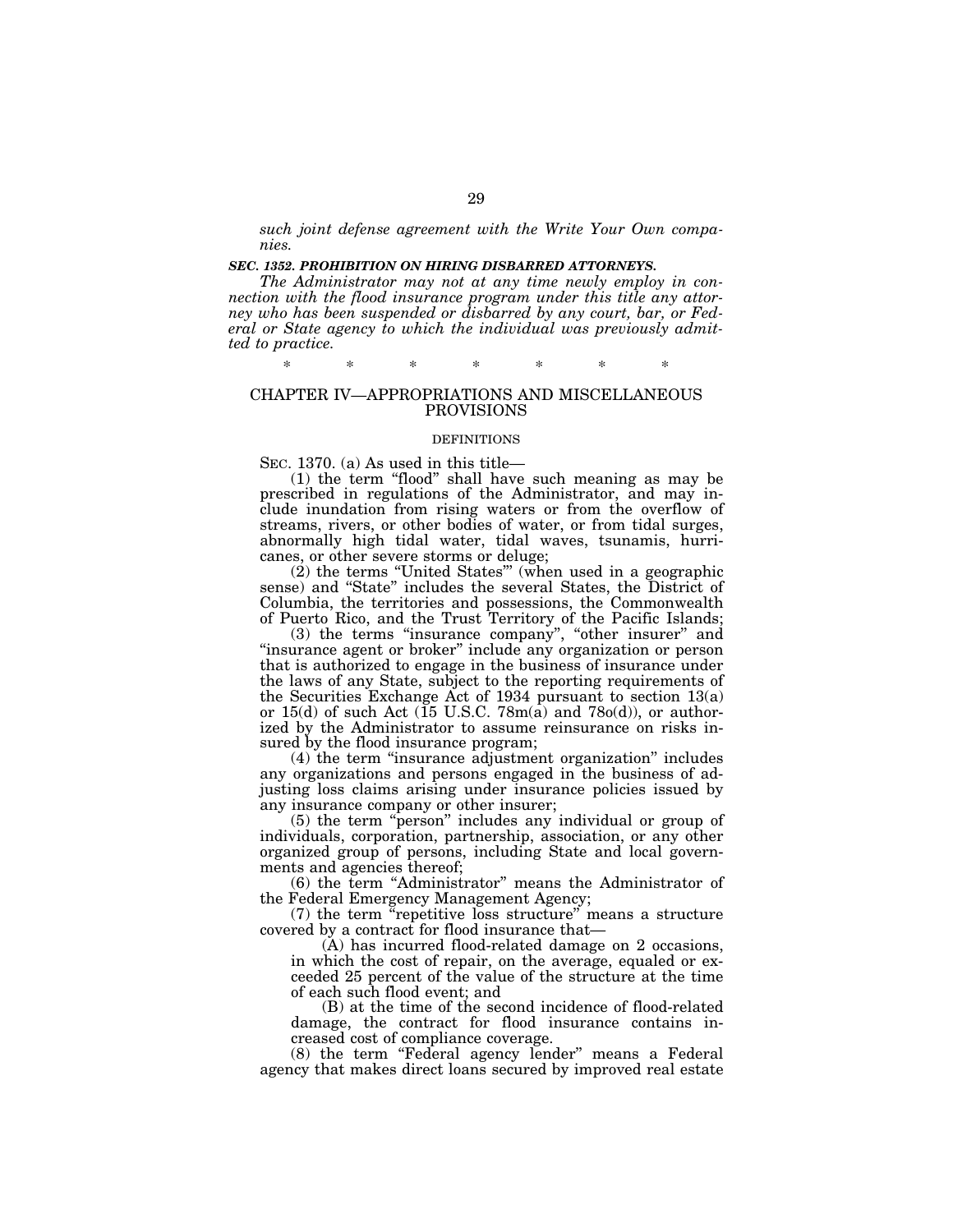or a mobile home, to the extent such agency acts in such capacity;

(9) the term ''Federal entity for lending regulation'' means the Board of Governors of the Federal Reserve System, the Federal Deposit Insurance Corporation, the Comptroller of the Currency, the National Credit Union Administration, and the Farm Credit Administration, and with respect to a particular regulated lending institution means the entity primarily responsible for the supervision of the institution;

(10) the term ''improved real estate'' means real estate upon which a building is located;

(11) the term ''lender'' means a regulated lending institution or Federal agency lender;

(12) the term ''natural and beneficial floodplain functions''' means—

(A) the functions associated with the natural or relatively undisturbed floodplain that (i) moderate flooding, retain flood waters, reduce erosion and sedimentation, and mitigate the effect of waves and storm surge from storms, and (ii) reduce flood related damage; and

(B) ancillary beneficial functions, including maintenance of water quality and recharge of ground water, that reduce flood related damage;

(13) the term ''regulated lending institution'' means any bank, savings and loan association, credit union, farm credit bank, Federal land bank association, production credit association, or similar institution subject to the supervision of a Federal entity for lending regulation;

(14) the term ''servicer'' means the person responsible for receiving any scheduled periodic payments from a borrower pursuant to the terms of a loan, including amounts for taxes, insurance premiums, and other charges with respect to the property securing the loan, and making the payments of principal and interest and such other payments with respect to the amounts received from the borrower as may be required pursuant to the terms of the loan; [and]

(15) the term ''substantially damaged structure'' means a structure covered by a contract for flood insurance that has incurred damage for which the cost of repair exceeds an amount specified in any regulation promulgated by the Administrator, or by a community ordinance, whichever is lower[.];

*(16) the term ''Write Your Own Program'' means the program under which the Federal Emergency Management Agency enters into a standard arrangement with private property insurance companies to sell contracts for flood insurance coverage under this title under their own business lines of insurance, and to adjust and pay claims arising under such contracts; and* 

*(17) the term ''Write Your Own company'' means a private property insurance company that participates in the Write Your Own Program.* 

(b) The term "flood" shall also include inundation from mudslides which are proximately caused by accumulations of water on or under the ground; and all of the provisions of this title shall apply with respect to such mudslides in the same manner and to the same extent as with respect to floods described in subsection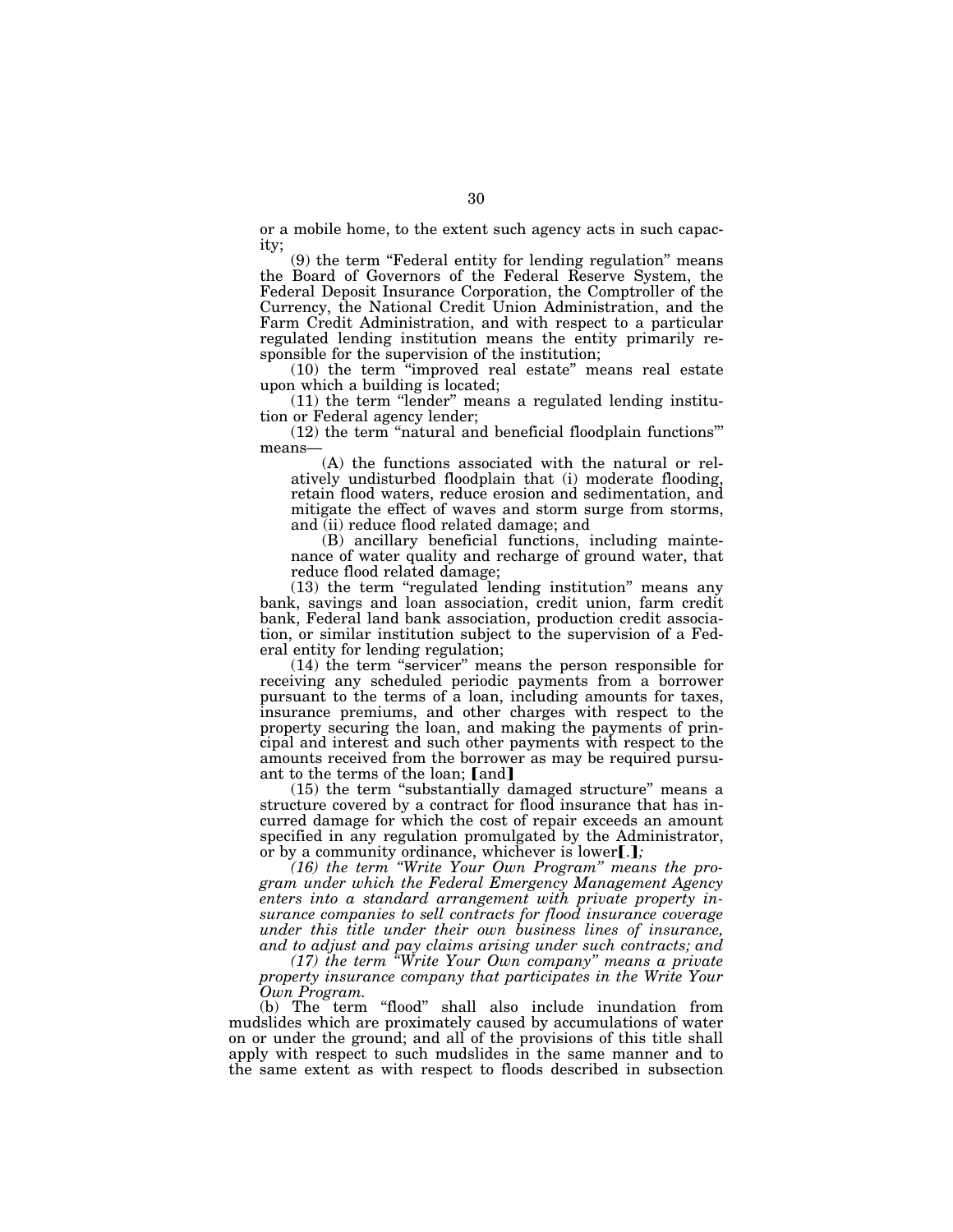$(a)(1)$ , subject to and in accordance with such regulations, modifying the provisions of this title (including the provisions relating to land management and use) to the extent necessary to insure that they can be effectively so applied, as the Administrator may prescribe to achieve (with respect to such mudslides) the purposes of this title and the objectives of the program.

(c) The term ''flood'' shall also include the collapse or subsidence of land along the shore of a lake or other body of water as a result of erosion or undermining caused by waves or currents of water exceeding anticipated cyclical levels, and all of the provisions of this title shall apply with respect to such collapse or subsidence in the same manner and to the same extent as with respect to floods described in subsection  $(a)(1)$ , subject to and in accordance with such regulations, modifying the provisions of this title (including the provisions relating to land management and use) to the extent necessary to insure that they can be effectively so applied, as the Administrator may prescribe to achieve (with respect to such collapse or subsidence) the purposes of this title and the objectives of the program.

\* \* \* \* \* \* \*

# **BUNNING–BEREUTER–BLUMENAUER FLOOD INSURANCE REFORM ACT OF 2004**

\* \* \* \* \* \* \* **TITLE II—MISCELLANEOUS PROVISIONS** 

#### **ISEC. 202. SUPPLEMENTAL FORMS.**

ø(a) IN GENERAL.—Not later than 6 months after the date of enactment of this Act, the Director shall develop supplemental forms to be issued in conjunction with the issuance of a flood insurance policy that set forth, in simple terms—

\* \* \* \* \* \* \*

 $(i)$  the exact coverages being purchased by a policyholder;  $\mathbb{I}(2)$  any exclusions from coverage that apply to the coverages purchased;

 $(3)$  an explanation, including illustrations, of how lost items and damages will be valued under the policy at the time of loss;

 $(a)$  the number and dollar value of claims filed under a flood insurance policy over the life of the property, and the effect, under the National Flood Insurance Act of 1968 (42 U.S.C. 4001 et seq.), of the filing of any further claims under a flood insurance policy with respect to that property; and

 $(5)$  any other information that the Director determines will be helpful to policyholders in understanding flood insurance coverage.

 $(a)$  DISTRIBUTION.—The forms developed under subsection  $(a)$ shall be given to—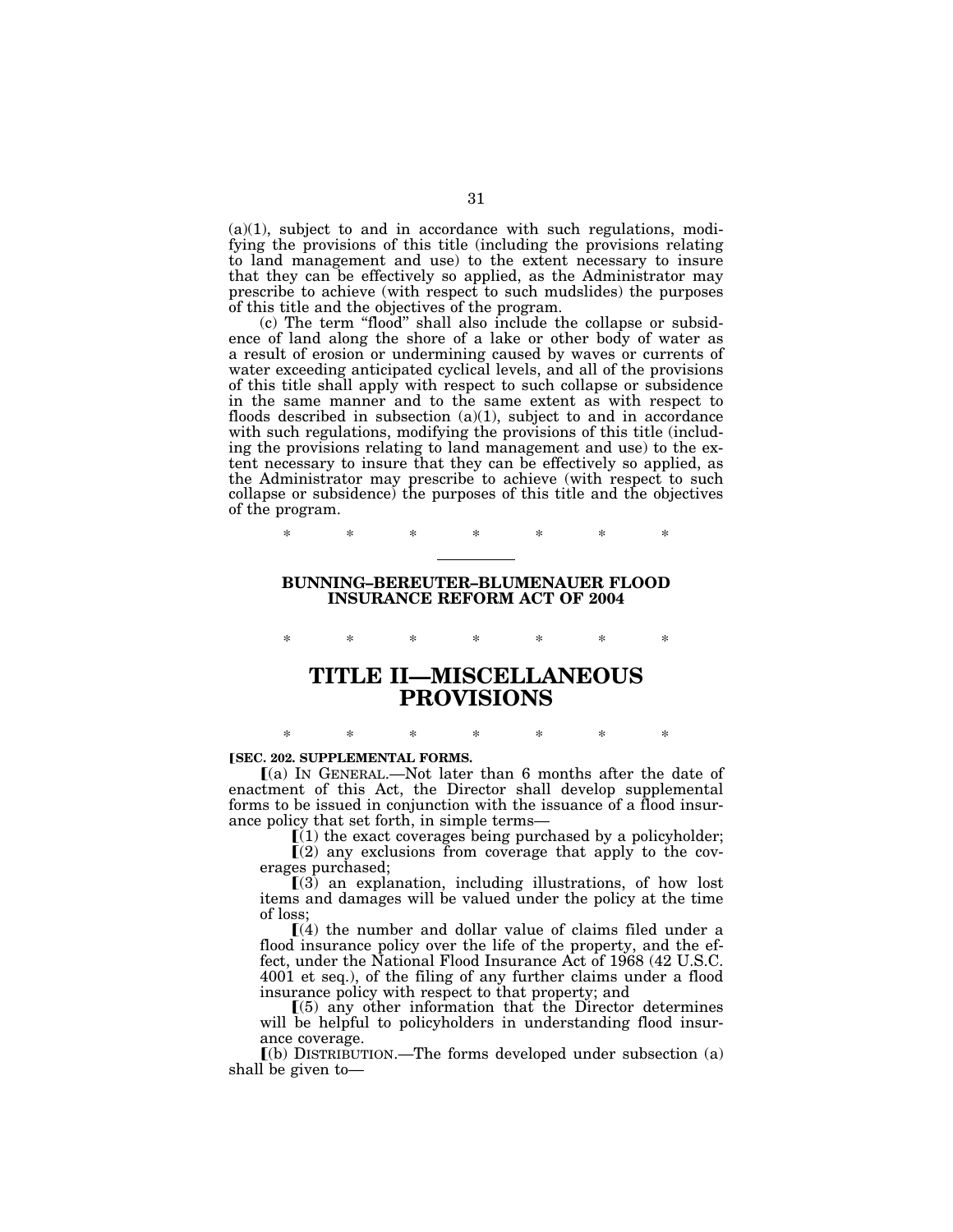$\lceil (1)$  all holders of a flood insurance policy at the time of purchase and renewal; and

 $(2)$  insurance companies and agents that are authorized to sell flood insurance policies.

# **[SEC. 203. ACKNOWLEDGEMENT FORM.**

ø(a) IN GENERAL.—Not later than 6 months after the date of enactment of this Act, the Director shall develop an acknowledgement form to be signed by the purchaser of a flood insurance policy that contains—

 $(1)$  an acknowledgement that the purchaser has received a copy of the standard flood insurance policy, and any forms developed under section 202; and

 $\mathbb{I}(\overline{2})$  an acknowledgement that the purchaser has been told that the contents of a property or dwelling are not covered under the terms of the standard flood insurance policy, and that the policyholder has the option to purchase additional coverage for such contents.

 $\lceil (b)$  DISTRIBUTION.—Copies of an acknowledgement form executed under subsection (a) shall be made available to the purchaser and the Director.]

\* \* \* \* \* \* \*

### **[SEC. 205. APPEAL OF DECISIONS RELATING TO FLOOD INSURANCE COVERAGE**

[Not later than 6 months after the date of enactment of this Act, the Director shall, by regulation, establish an appeals process through which holders of a flood insurance policy may appeal the decisions, with respect to claims, proofs of loss, and loss estimates relating to such flood insurance policy, of—

 $(1)$  the use of cost of compliance coverage under section 1304(b) of the National Flood Insurance Act of 1968 (42 U.S.C. 4011(b)) in connection with flood insurance policies;

 $\Gamma(2)$  any employee or contractor of the Federal Emergency Management Agency.]

\* \* \* \* \* \* \*

# **BIGGERT–WATERS FLOOD INSURANCE REFORM ACT OF 2012**

\* \* \* \* \* \* \*

# **DIVISION F—MISCELLANEOUS**

\* \* \* \* \* \* \*

# **TITLE II—FLOOD INSURANCE**

# **Subtitle A—Flood Insurance Reform and Modernization**

\* \* \* \* \* \* \*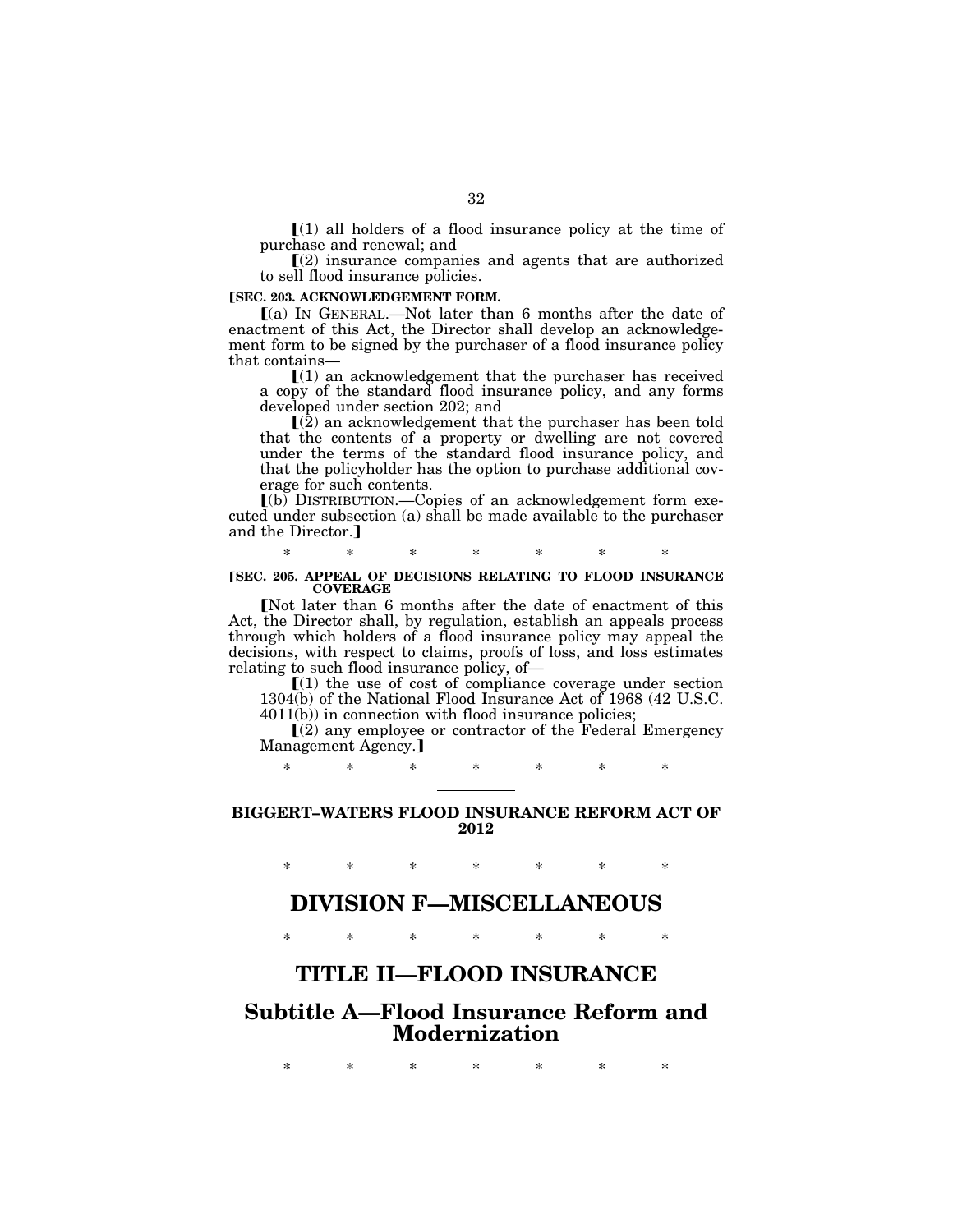**SEC. 100202. DEFINITIONS.** 

(a) IN GENERAL.—In this subtitle, the following definitions shall apply:

 $(1)$  100–YEAR FLOODPLAIN.—The term "100-year floodplain'' means that area which is subject to inundation from a flood having a 1-percent chance of being equaled or exceeded in any given year.

 $(2)$  500–YEAR FLOODPLAIN.—The term "500-year floodplain'' means that area which is subject to inundation from a flood having a 0.2-percent chance of being equaled or exceeded in any given year.

(3) ADMINISTRATOR.—The term ''Administrator'' means the Administrator of the Federal Emergency Management Agency.

(4) NATIONAL FLOOD INSURANCE PROGRAM.—The term ''National Flood Insurance Program'' means the program established under the National Flood Insurance Act of 1968 (42 U.S.C. 4011 et seq.).

ø(5) WRITE YOUR OWN.—The term ''Write Your Own'' means the cooperative undertaking between the insurance industry and the Federal Insurance Administration which allows participating property and casualty insurance companies to write and service standard flood insurance policies.]

*(5) WRITE YOUR OWN.—The terms ''Write Your Own Program'' and ''Write Your Own company'' have the meanings given such terms in section 1370(a) of the National Flood Insurance Act of 1968 (42 U.S.C. 4121(a)).* 

(b) COMMON TERMINOLOGY.—Except as otherwise provided in this subtitle, any terms used in this subtitle shall have the meaning given to such terms under section 1370 of the National Flood Insurance Act of 1968 (42 U.S.C. 4121).

# \* \* \* \* \* \* \*

# **SEC. 100234. POLICY DISCLOSURES.**

(a) IN GENERAL.—Notwithstanding any other provision of law, in addition to any other disclosures that may be required, each policy under the National Flood Insurance Program shall state all conditions, exclusions, and other limitations pertaining to coverage under the subject policy, regardless of the underlying insurance product, in plain English, in boldface type, and in a font size that is twice the size of the text of the body of the policy.

(b) VIOLATIONS.—The Administrator may impose a civil penalty of not more than \$50,000 on any person that fails to comply with subsection (a).

*(c) DISCLOSURE OF COVERAGE.—* 

*(1) DISCLOSURE SHEET.—Each policy under the National Flood Insurance Program shall include a standard disclosure sheet that is produced by the Administrator that sets forth, in plain language—* 

*(A) the definition of the term ''flood'' for purposes of coverage under the policy;* 

*(B) a description of what type of flood forces are necessary so that losses from an event are covered under the policy, including overflow of inland or tidal waves, unusual and rapid accumulation or runoff of a surface any source, and mudflow;*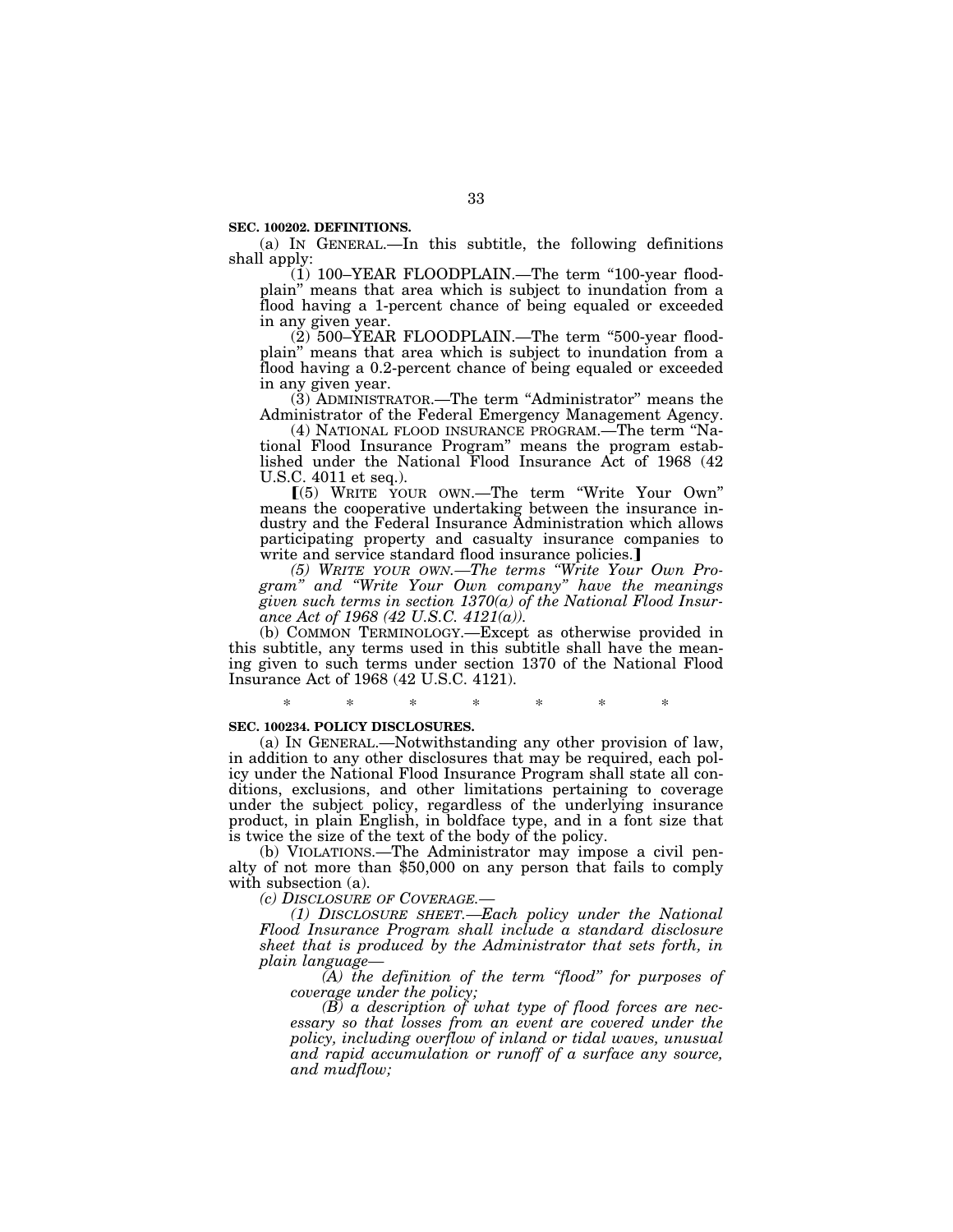*(C) a statement acknowledging that a standard flood insurance policy does not cover basement improvements, such as finished walls, floors, and ceilings, or personal property kept in a basement;* 

*(D) a statement acknowledging a standard flood insurance policy does not include coverage for personal property, but such coverage may be purchased, for some personal property contained in a basement, as well as personal belongings contained elsewhere in the dwelling;* 

*(E) a statement of the other types and characteristics of losses that are not covered under the policy;* 

*(F) a statement that the disclosure sheet provides general information about the policyholder's standard flood insurance policy;* 

*(G) a statement that the standard flood insurance policy, together with the endorsements and declarations page, make up the official contract and are controlling in the event that there is any difference between the information on the disclosure sheet and the information in the policy;* 

*(H) a statement that, if the policyholder has any questions regarding information in the disclosure sheet or policy, the policyholder should contact the entity selling the policy on behalf of the Program, together with contact information sufficient to allow the policyholder to contact such entity; and* 

*(I) any other information that the Administrator determines will be helpful to policyholder in understanding flood insurance coverage.* 

*(2) ACKNOWLEDGMENT SHEET.—Each policy application under the National Flood Insurance Program shall include an acknowledgment sheet on which the policyholder shall affirmatively—* 

*(A) acknowledge that the policyholder received the disclosure sheet required under paragraph (1);* 

*(B) accept or decline coverage for personal property;* 

*(C) accept or decline other optional coverage that may be available;* 

*(D) acknowledge the policyholder's understanding that the standard flood insurance policy, together with the endorsements and declarations page, make up the official contract and are controlling in the event that there is any difference between the information on the acknowledgment sheet and the information in the policy; and* 

*(E) acknowledge that the policyholder has been provided and has reviewed a summary, which may be the policy declarations page, of the total cost, amount and extent of insurance coverage provided under the policy.* 

*(d) RULE OF CONSTRUCTION.—This section shall not be construed to void or alter the coverage terms of the underlying standard flood insurance policy and the corresponding endorsements. In the event that the customer does not affirmatively acknowledge the requirements under subsection (c)(2), a Write Your Own company*